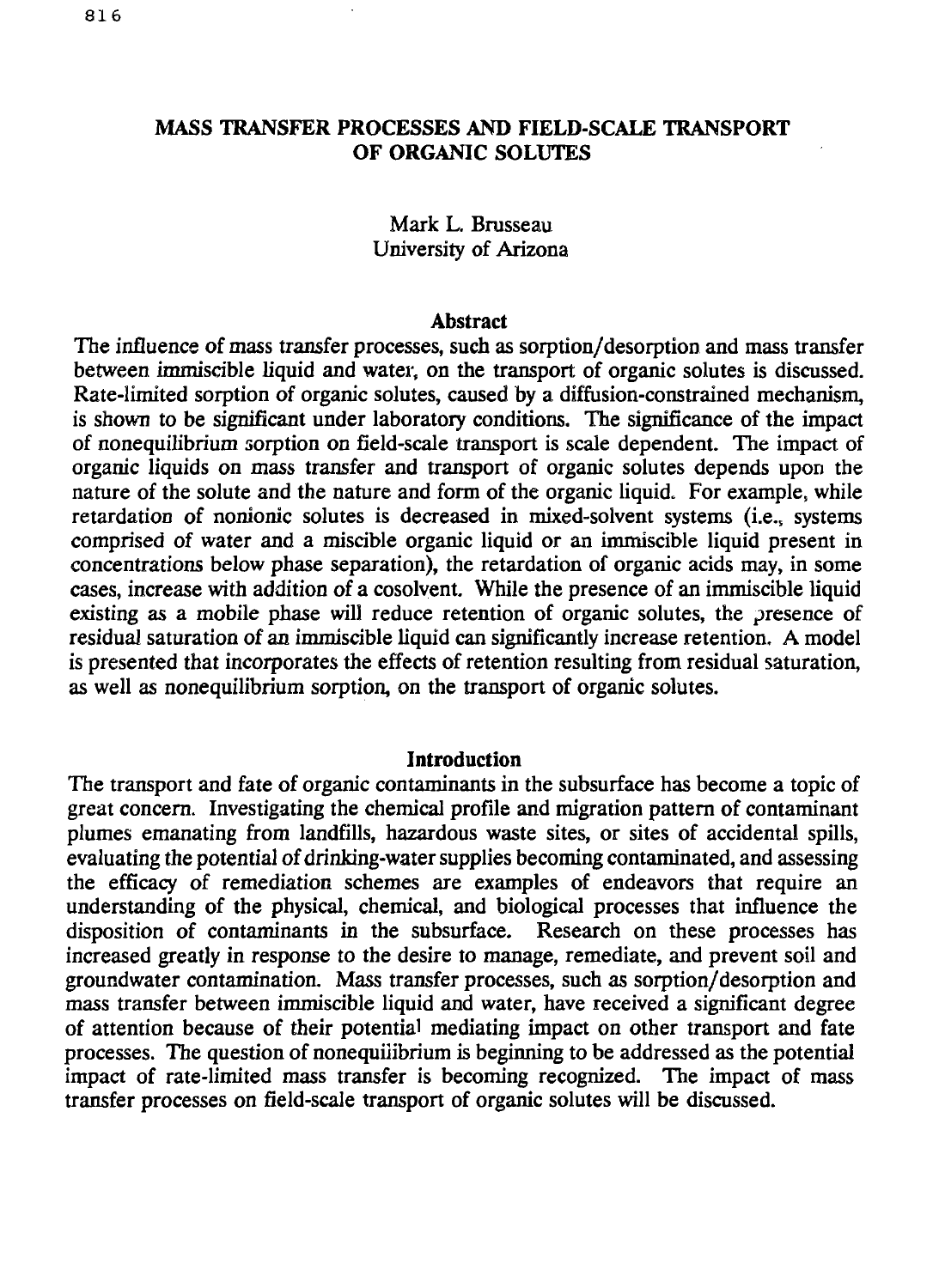#### Sorption/Desorption in Aqueous Systems

Rate-limited sorption/desorption can have serious implications for modeling solute transport. A primary assumption employed for most solute transport models is the socalled local equilibrium assumption (LEA). With the LEA, interactions between a solute and the solid phase of the porous media (e.g., sorption) are assumed to be rapid in comparison to advective-dispersive transport (i.e., hydrodynamic residence time). The validity of the LEA has recently come into question, reflecting the results obtained from theoretical and experimental analyses (c.f., Rao and Jessup, 1983; Jennings and Kirkner, 1984; Valocchi, 1985; Bahr and Rubin, 1987; Brusseau and Rao, 1989a). Obviously, the validity of a model employing the LEA will be dependent upon the appropriateness of that assumption, which, in turn, is dependent in part upon whether or not sorption is rate limited. Rate-limited sorption/desorption can also impact the remediation of contaminated soils and aquifers by increasing the time required to attain cleanup (Brusseau and Rao, 1989a; Keely, 1989; Mackay and Cherry, 1989).

#### *Rate-Limiting Mechanisms*

Although a discourse on rate-limiting mechanisms is not the purpose of this presentation, some discussion in this regard is of interest. Processes proposed as causing nonequilibrium can be grouped into three categories (Brusseau and Rao, 1989a): 1) transport-related nonequilibrium, which results from heterogeneous soil/aquifer properties (e.g., hydraulic conductivity), 2) chemical nonequilibrium, which is caused by rate-limited sorbate-sorbent interactions, and 3) intrasorbent diffusion, which has been postulated to occur within sorbent organic matter (i.e., intraorganic matter diffusion) or microporous mineral particles (i.e., retarded intraparticle diffusion). The absence of transport-related nonequilibrium has been reported for laboratory experiments performed using columns uniformly packed with small particle-size materials (e.g., sandy soils and aquifer materials) (Bouchard et al., 1988; Lee et al., 1988; Brusseau, 1990; Brusseau and Rao, 1989a; Brusseau et al., 1989a; 1990a; 1990b; 1990c; Nkedi-Kizza et al., 1989). Thus, the nonequilibrium that is observed for organic solutes in such systems results from a sorption-related, rather than transport-related, mechanism.

The sorption of nonionic, low-polarity, hydrophobic organic chemicals (HOCs) is generally considered to be predominated by "solvophobic" interactions (c.f., Chiou et al., 1979; Karickhoff, 1984) and, as such, is unlikely to be constrained by a rate-limited chemical reaction (Brusseau and Rao, 1989a; 1989b). That such is the case was recently demonstrated by Brusseau et al. (1990b). Intrasorbent diffusion would, therefore, appear to be the most likely cause of the rate-limited sorption observed for HOCs. Diffusionlimited sorption has been proposed by several researchers as the probable cause of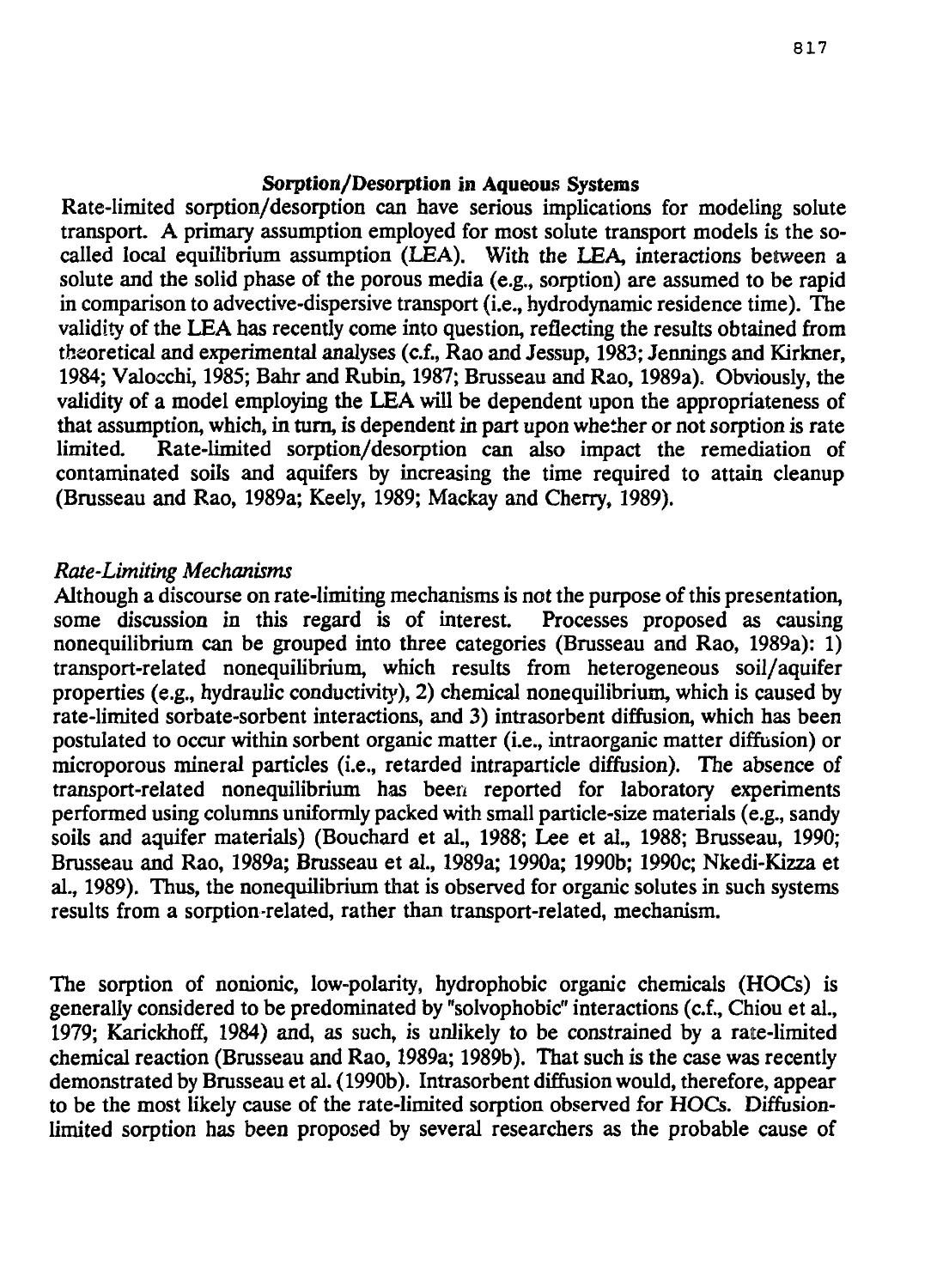nonequilibrium for organic solutes (Hamaker et al., 1966; Leenheer and Alrichs, 1971; Rao and Jessup, 1983; Karickhoff and Morris, 1985; Coates and Elzennan, 1986; Wu and Gschwend, 1986; Ball, 1989; Brusseau and Rao, 1989a). Until recently, however, it has not been possible to elucidate the particular mechanism causing nonequilibrium sorption. Results of expe iments designed to identify the responsible mechanism were reported by Brusseau et al. (1990b). After demonstrating that the observed nonequilibrium was not caused by transport-related nonequilibrium or chemical nonequilibrium, they analyzed their data in terms of two mass-transfer-limited, intrasorbent diffusion models: intraorga^ic matter diffusion and retarded intraparticle diffusion. While the data could not be explained using the latter model, they could be explained using the former model. Hence, it was suggested that nonequilibrium soiption of HOCs is, in many cases, caused by intraorganic matter diffusion.

#### *Relationship Between Kinetic and Equilibrium Parameters*

The relationship between kinetic and equilibrium properties of a system is a question of great interest. To investigate the existence and nature of such relationships with regards to sorption, Brusseau and Rao (1989b) analyzed a large set of literature data using the linear free energy relationship technique. Their results revealed the existence of a log-log linear inverse relationship between the first-order desorption rate constant  $(k_2)$  and the equilibrium sorption constant  $(K_n)$ . Such a relationship is consistent with a diffusion-limited nonequilibrium process (Brusseau and Rao, 1989b; Brusseau et al., 1990b). The  $k_2-K_p$  relationship has since been substantiated through experiment (Brusseau, 1990; Brusseau et al., 1990a; 1990b; 1990c).

The regression equations relating  $k_2$  to  $K_p$  should prove useful in providing a means to estimate parameter values for first-order bicontinuum models. Empirical equations of this type have been successfully used to provide estimates for the prediction of breakthrough curves influenced by nonequilibrium (Brusseau et al., 1989b). There is potential for applying these relationships in a manner similar to that in which the  $K_p$ - $K_{ow}$ relationships are used.

#### *Nonequilibrium Sorption in Low Organic Carbon Systems*

Early research on rate-limited sorption and the influence of nonequilibrium on the transport of organic chemicals was performed by soil scientists (c.f., Hamaker et al., 1966; Hance, 1967; Kay and Elrich, 1967; Davidson et al., 1968; Leenheer and Alrichs, 1971; Davidson and Chang, 1972; Green et al., 1972). A significant amount of research on this subject has since been reported in both the soil science and environmental science literature (c.f., van Genuchten et al., 1977; Karickhoff, 1980; Schwarzenbach and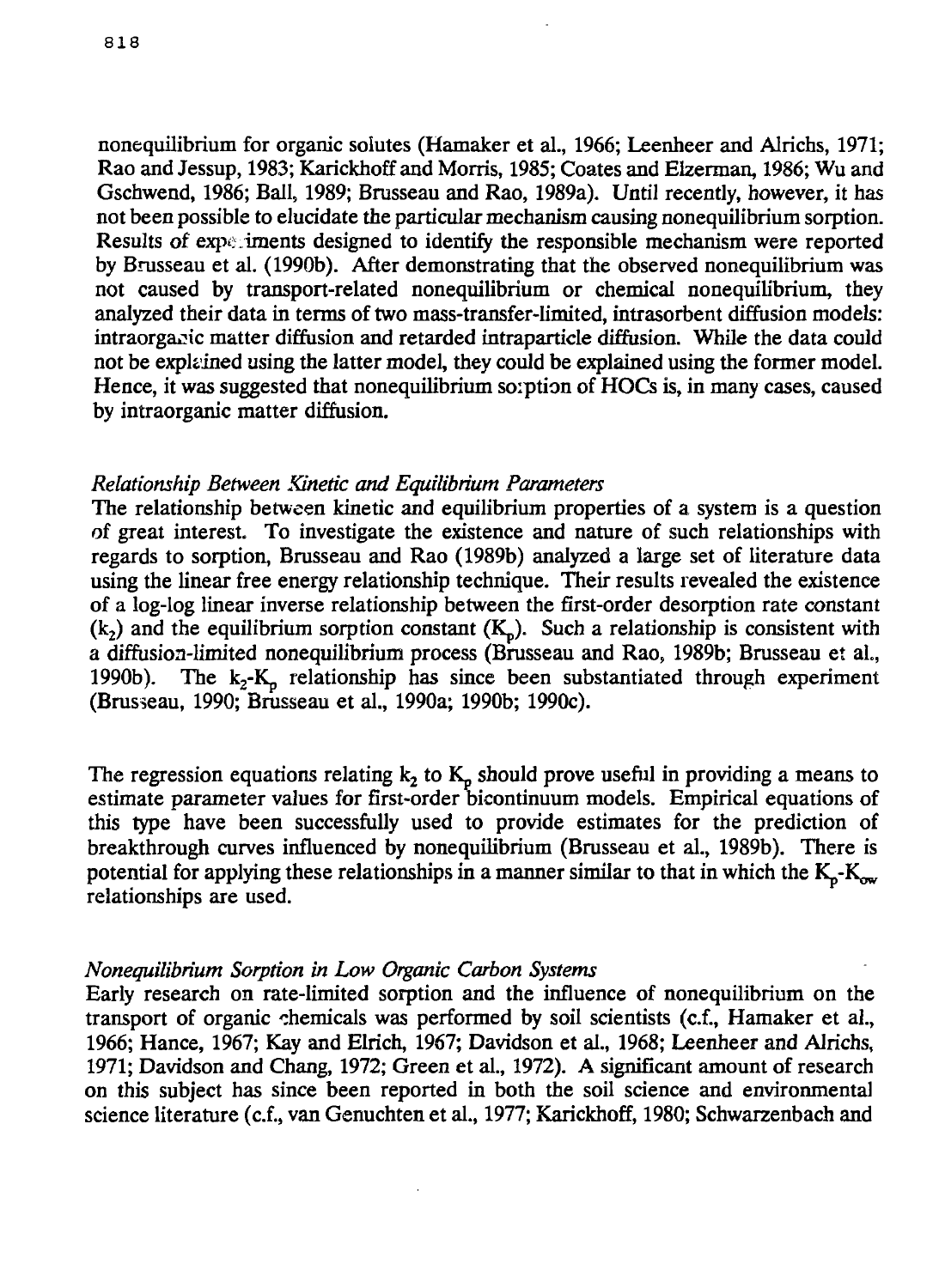Westall, 1981; McCall and Agin, 1985; Karickhoff and Morris, 1985; Coates and Elzerman, 1986; Hutzler et al., 1986; Wu and Gschwend, 1986; Southworth et al.,  $1\frac{387}{1000}$ ; Bouchard et al., 1988; Miller and Weber, 1988; Brusseau et al., 1989a; 1989b; 1990a; 1990b; Nkedi-Kizza et al., 1989). The organic carbon contents of the sorbents employed in these studies ranged from 0.1% to 1.0% or greater. Research on the ratelimited sorption of organic chemicals by aquifer materials with organic carbon contents less than 0.1% has been reported by only a few authors (c.f., Curtis et al., 1986; Lee et al., 1988; Ball, 1989; Brusseau, 1990; Brusseau et al., 1990a; 1990b; 1990c).

The occurrence and significance of nonequilibrium sorption for HOCs in low organic carbon systems was evaluated in separate experiments by Brusseau (1990) and Brusseau et al. (1990c). Five aquifer materials collected from sites located in the U.S. and Canada were used in the former experiments, while three aquifer materials collected in Denmark were used in the latter experiments. Results from both sets of experiments were generally consistent with those obtained for systems comprised of higher organic carbon contents. For example, the relationships between  $k_2$  and  $K_p$  reported for the low organic carbon systems were similar to those obtained for higher organic carbon systems.

An initial attempt at assessing the general applicability of the  $k_2$ -K<sub>p</sub> relationship for low organic carbon systems was made by Brusseau et al. (1990c) using data reported by Ball (1989), who employed long-term (100 days) batch rate studies to examine the sorption of tetrachloroethene by Borden aquifer material. The data point representing the  $k_2$  and  $K_p$  values reported for Ball's experiment are plotted in Figure 1 along with the data reported by Brusseau et al. (1990c). The correspondence between the two data sets suggests that the  $k_2$ -K<sub>p</sub> relationship reported by Brusseau et al. (1990c) may be useful as a means to estimate rate constants for systems other than those used by Brusseau et al. (1990c). Although these results are promising, the general applicability of the  $k_2$ - $K_p$ relationships discussed herein is a question that requires further investigation.

It is interesting to note that the data reported by Ball (1989) was obtained using the batch-rate technique, while those of Brusseau et al. (1990c) were obtained using miscible displacement. The similarity between the data suggests that these two techniques provide comparable results. A similar observation was reported by Brusseau et al. (1990a), who compared the performance of the gas-purge and miscible-displacement techniques.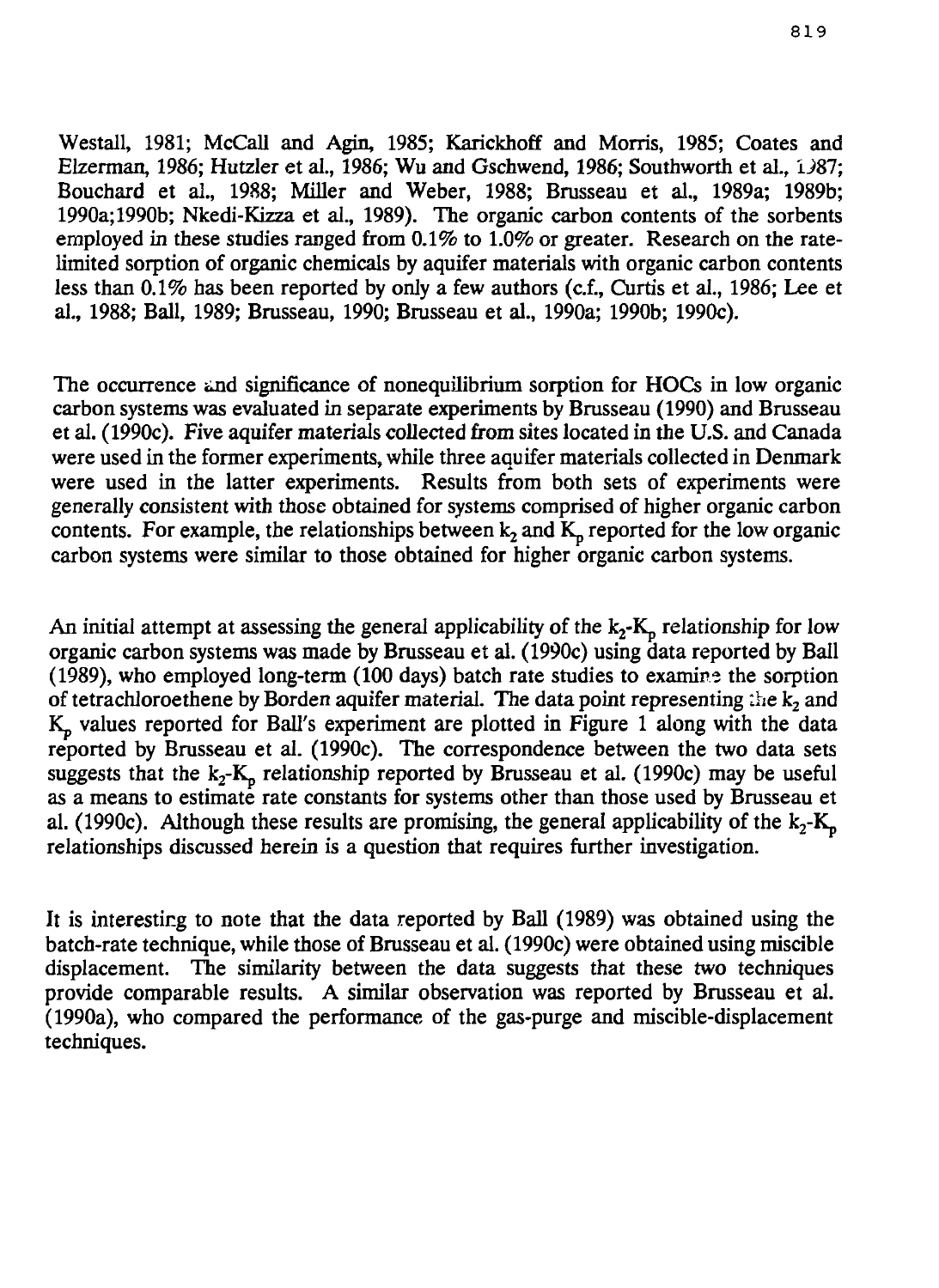## *Impact of Time Scale on Rate Data*

The potential impact of time-scale effects on the degree of nonequilibrium observed in, and the magnitude of resultant rate constants obtained from, sorption rate experiments is of great interest. To investigate this, Brusseau et al. (1990c) compared their data and that of Ball (1989) to data reported by Curtis et al. (1986) and Lee et al. (1988). Curtis et al. (1986) reported the results of relatively short term (i.e., 6 day) batch rate-study experiments performed with tetrachloroethene and Borden aquifer material, while Lee et al. (1988) reported results of miscib!e displacement experiments performed at relatively high pore-water velocities (i.e., 24 cm/hr) using trichloroethene and two aquifer materials, Borden and Lula. The time scales associated with the data of Brusseau et ai. (1990c), which were obtained at pore-water velocities less than 1 cm/hr, and that of Ball are significantly greater than those associated with the data of Curtis et al. and Lee et al. Hence, comparison of these data sets should reveal the presence of time-scale effects, if any exist.

Inspection of the data, provided in Figure 1, suggests that there is, indeed, a time-scale effect. It is possible that the longer times associated with the experiments of Ball (1989) and Brusseau et al. (1990c) may allow rate-limited processes characterized by large time constants (i.e., small rate constants) to proceed to a sufficient extent such that their In contrast, the times associated with the experiments of Curtis et al. and Lee et al. may not be sufficient to capture the effects of highly rate-limited processes. The time-scale effect may also be related to the nature in which the first-order rate constant is defined. Although  $k_2$  is assumed to be a constant, it can vary with time scale because of changes in "average" gradients with time. The time-averaged nature of first-order rate constants has been discussed by Rao et al. (1980) and Cussler (1984).

The velocity dependence of  $k_2$  was investigated by Brusseau (1990), who reported that  $k<sub>2</sub>$  increased proportionately with pore-water velocity. However,  $K<sub>n</sub>$  values were reported to be essentially independent of velocity. This latter observation suggests that additional sorption was not taking place at the slower velocity and, therefore, that the velocity dependence of k<sub>2</sub> was related to the nature of the first-order approximation.

These observations have significant import regarding the manner in which sorption-rate experiments are performed and the applicability of data so obtained. These results also suggest that a valid comparison of the performances of different experimental techniques will be obtained only when similar time scales are employed.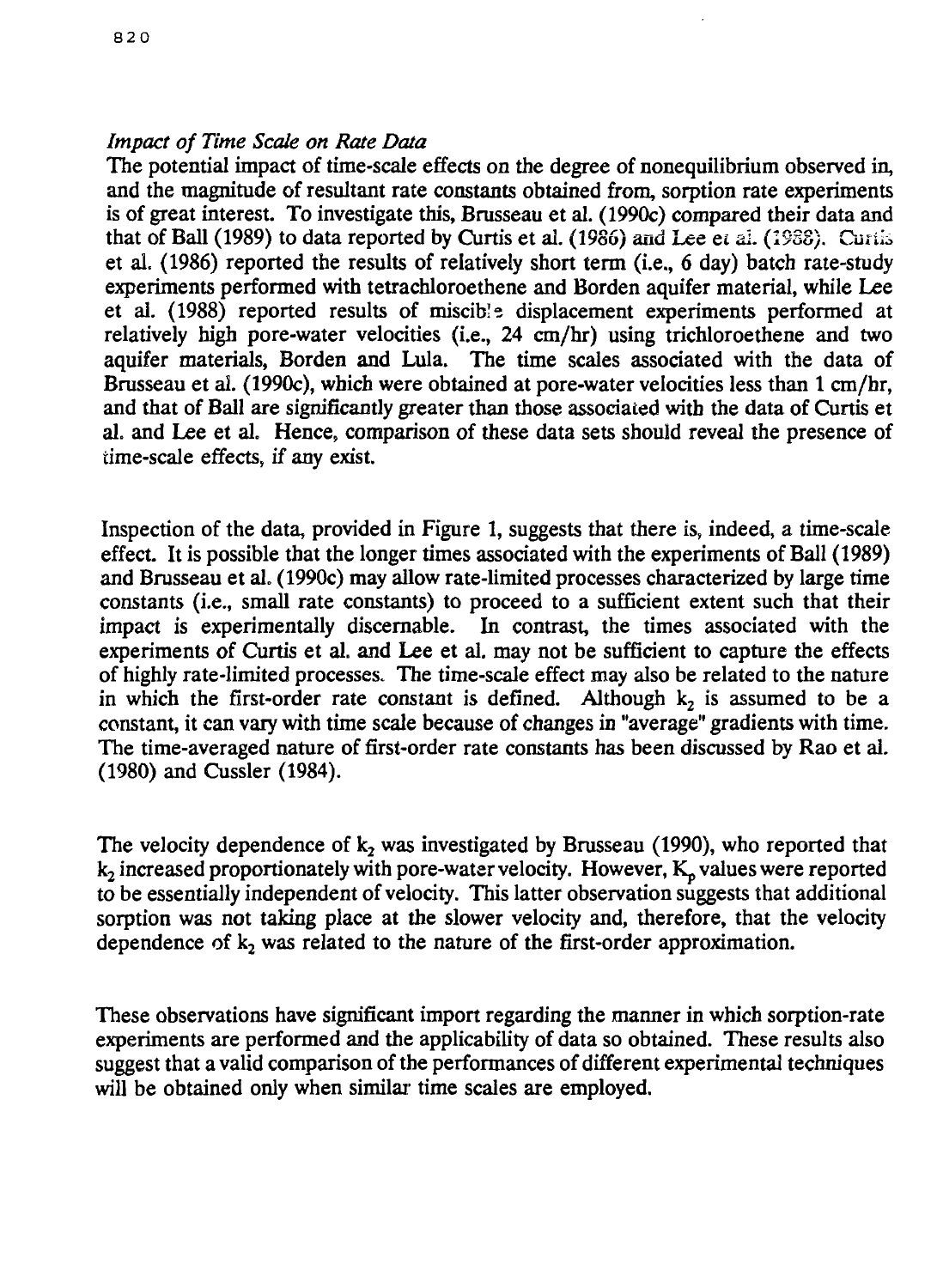### *Implications For Field-Scale Transport*

The question of whether the rate-limited sorption that has been observed for laboratory experiments would have a significant impact on transport at the field scale vill depend on several factors, including the hydrodynamic residence time (i.e., pore-water velocity and system length) and the occurrence of other nonidealities such as soil/aquifer heterogeneity (Brusseau and Rao, 1989c; Brusseau et al., 1989b). This question was investigated by Brusseau and Rao (1989c) and Brusseau et al. (1990c) by comparing the magnitudes of the rate constants obtained for HOCs and low organic carbon systems from laboratory experiments to those obtained from analysis of a natural-gradient experiment performed at the Canadian Air Forces Base Borden. The data obtained from this field experiment were modeled by Goltz and Roberts (1986) and Brusseau and Rao (1989c) using single-process and multi-process nonequilibrium models, respectively. The rate constants reported by these researchers are approximately one order-ofmagnitude smaller than the values estimated using the  $k<sub>2</sub>$ -K<sub>p</sub> relationship reported by Brusseau et al. (1990c). Hence, it appears that rate-limited sorption was perhaps only a minor contributor to the nonideal behavior observed in the Borden field experiment. The impact of rate-limited sorption may be of greater significance, however, for inducedgradient systems, considering the increased velocities (and reduced residence times) obtained with puraping. The effect of induced gradients on the impact of rate-limited sorption is of special concern given that "pump and treat" is one of the most widely used means of remediating contaminated groundwater.

#### Miscible and Immiscible Organic Solvents

Much of the research on organic subsurface contaminants has focused on dissolved constituents in aqueous systems, as discussed above. However, the behavior of organic liquids (e.g., solvents, *qasoline*) is beginning to receive increased attention. The nature of this latter work has been defined by the characteristics of the two general classes of organic liquids: miscible and immiscible. Note that, although the term immiscible is used, such liquids are soluble to some degree in water. The following discussion will focus on the nature of mass transfer processes in the presence of organic liquids. The impact of organic liquids as cosolvents will be discussed first, while the impact of separate liquid phases will be discussed thereafter.

#### *Cosolvency by Organic Liquids*

Interest in miscible organic liquids has centered on their effect on the physicochemical properties of water and the resultant impacts on solute behavior in the mixed-solvent system. For example, addition of a miscible solvent such as methanol *to* an aqueous system results in enhanced solubility, reduced sorption, and enhanced transport of organic solutes (c.f., Yalkowsky et al., 1972; Rao et al., 1985; Nkedi-Kizza et al., 1985;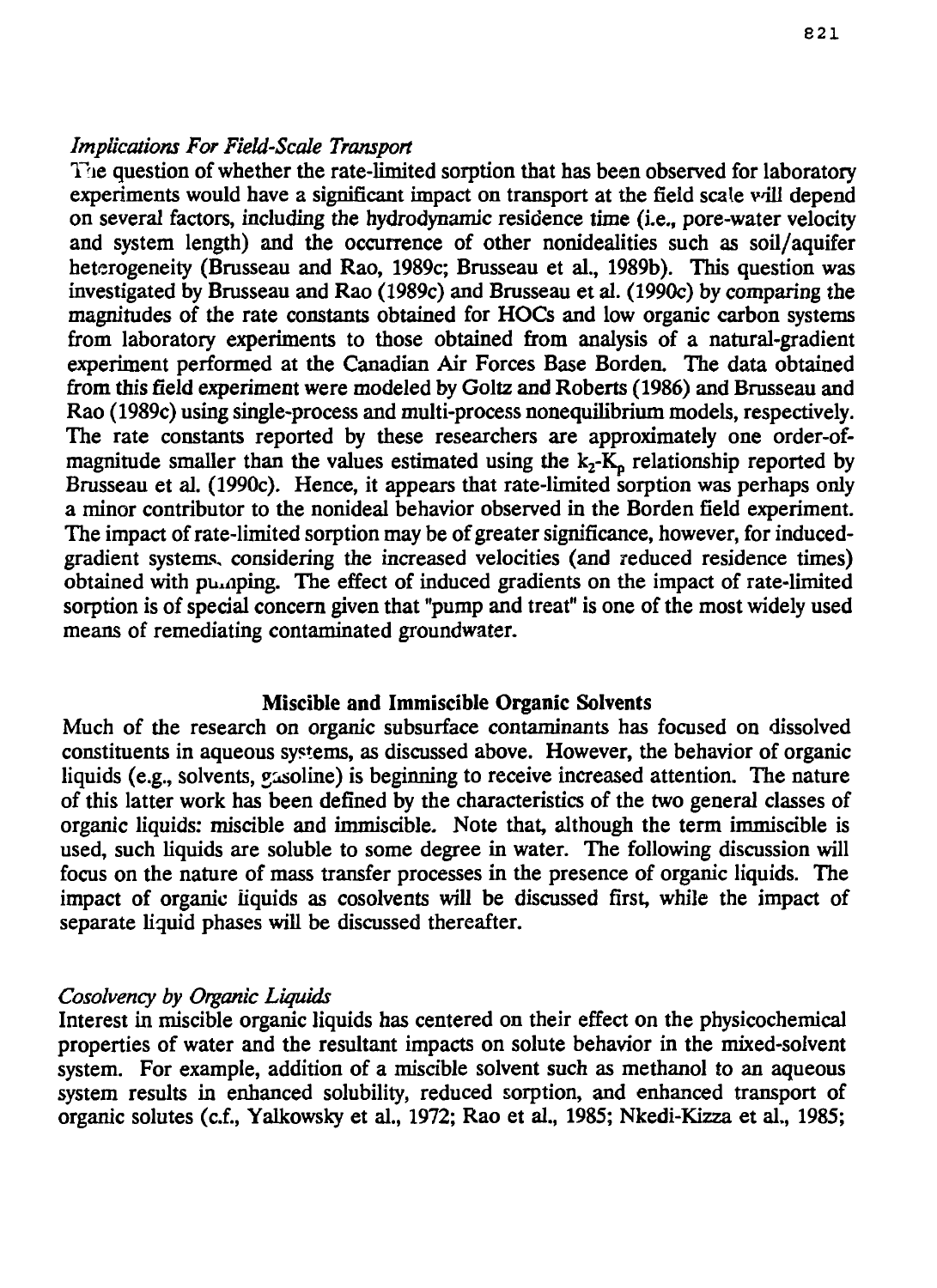Fu and Luthy, 1986a; 1986b; Nkedi-Kizza et al., 1987; 1989; Brusseau et aL, 1990a; Wood et al., 1990). The cosolvency of immiscible liquids present at concentrations below phase separation was investigated by Pinal et al. (1990) and Rao et al. (1990). They found that, while the impact of immiscible cosolvents on solubility and sorption of hydrophobic organic solutes depended upon the polarity of the cosolvent, the general trends were similar to those observed for miscible cosolvents.

The research discussed above has concentrated on the equilibrium behavior of nonionic, low-polarity organic solutes. In contrast, the equilibrium behavior of ionizable organic solutes in mixed-solvent systems has been addressed by few investigators. A dearth of research also exists for the impact of cosolvents on the kinetics of sorption/desorption. These two topics will be briefly discussed.

### Cosolvency of ionizable organic solutes

The sorptive behavior of ionizable organic solutes in aqueous systems, while having received less attention than nonionizable solutes, is beginning to be fairly well understood. The relative values of the dissociation constant  $(pK_a)$  of the solute and the pH of the system are of prime importance *in* mediating the magnitude and nature of sorption of ionizable solutes. For example, sorption of organic acids such as phenol is usually much greater when the system  $pH$  is lower than the  $pK$ , value (i.e., when the molecule is neutral), than when pH is higher than the pK, (i.e., when the molecule is anionic). The fact that sorption is essentially nonexistent (i.e., retardation factor = 1) for many organic acids under conditions typical to the subsurface has fomented the use of these organic acids as groundwater tracers.

The impact of organic cosolvents on the sorption of ionizable organic solutes has received very little attention to date. Decreases in sorption of ionizable solutes present in the neutral form with increasing fraction of cosolvent were similar to those observed fc nonionizable solutes (Fu and Luthy, 1986b; Lee et al., 1990), as might be expected. In these cases, however, the system pH was fixed. The impact of cosolvents on sorption of ionizable solutes in systems where pH is not controlled is of great interest, considering the impact organic cosolvents can have on the pH of the system and on the  $pK$ , of the solute. The  $pK$ , of an ionizable solute changes with the composition of the solvent because of the so-called medium effect, which results from differences in solvent-solvent and solute-solvent interactions (c.f., Bates, 1969). The  $pK_a$  value of an organic acid will increase with increasing fraction of cosolvent (c.f., Parsons and Rochester, 1975; Rubino and Berryhill, 1986), while that of an organic base will decrease (c.f., Gowland and Schmid, 1969). Observe that for both cases, the shift in  $pK_a$  promotes formation of the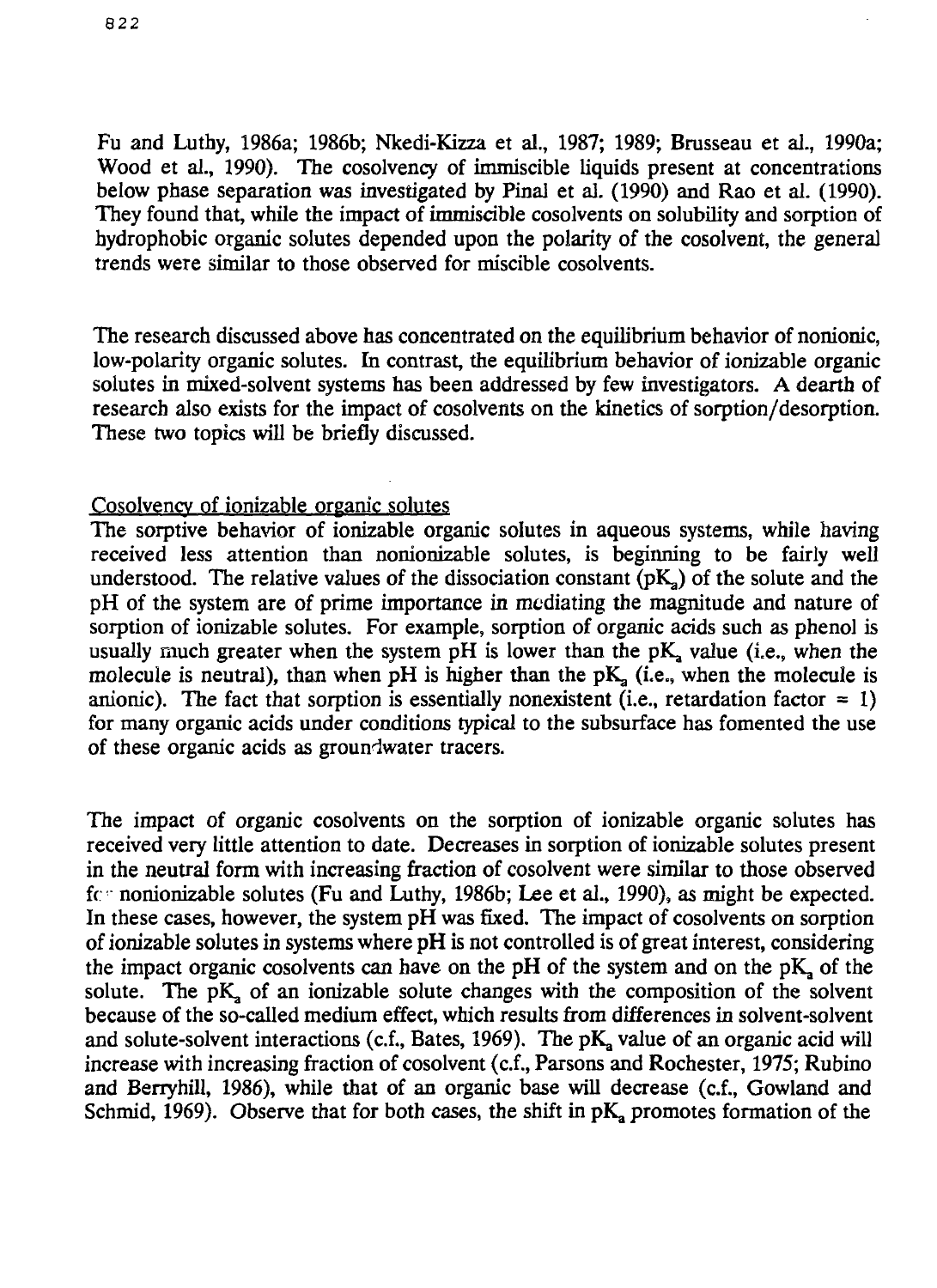neutral species. This shift in speciation could significantly affect the nature and magnitude of sorption.

To illustrate the impact of cosolvent on transport of ionizable solutes, breakthrough curves obtained for pentafluorobenzoic acid in water and methanol systems are compared in Figure 2. Note that no sorption is observed for the aqueous system and that the retardation factor is, therefore, 1. In contrast, R is greater than 1 for the methanol system. This change in R would negate the use of pentafluorobenzoic acid as a tracer to delineate the velocity of water flow. The increase in retardation with addition of an organic cosolvent has also been observed for other acids such as dicamba and 2,4-dichlorophenoxyacetic acid (Hassett et al., 1981; Brusseau, 1989: unpublished data). The behavior discussed in this section may be important at waste-disposal sites, where ionogenic chemicals may co-exist with organic solvents.

### The impact of cosolvents on nonequilibrium sorption

As discussed above, there has been little work reported on the impact of cosolvents on nonequilibrium sorption of organic solutes. A decrease in the symmetry of breakthrough curves with increasing volume fraction of cosolvent was reported by Nkedi-Kizza et al., (1987), who were investigating the transport of two herbicides (diuron and atrazine) in columns packed with a sandy soil. The decrease in breakthrough curve asymmetry, which was attributed by the authors to nonequilibrium sorption, with increasing cosolvent content suggests that the rate of sorption is greater in the presence of a cosolvent. The sorption of dioxins by soils from water/methanol mixtures was observed to be more rapid at higher methanol contents (Walters and Guiseppi-Elie, 1988). The desorption rate constant  $(k_2)$  has been observed to increase with increasing fraction of cosolvent (Brusseau et al., 1989c; Nkedi-Kizza et al., 1989; Elzerman, et al., 1989).

A quantitative investigation of the impact of organic cosolvents on nonequilibrium sorption of organic olutes was presented by Brusseau et al. (1989c; 1990d). They presented a model that predicts a log-linear relationship between  $k_2$  and  $f^{\prime}$ , the volume fraction of cosolvent. The validity of this model was substantiated using experimental data. The mechanism responsible for the cosolvency effect on sorption kinetics was postulated to involve changes in conformation of the sorbent organic carbon matrix, which are induced by changes in solvent polarity that result from the addition of a cosolvent.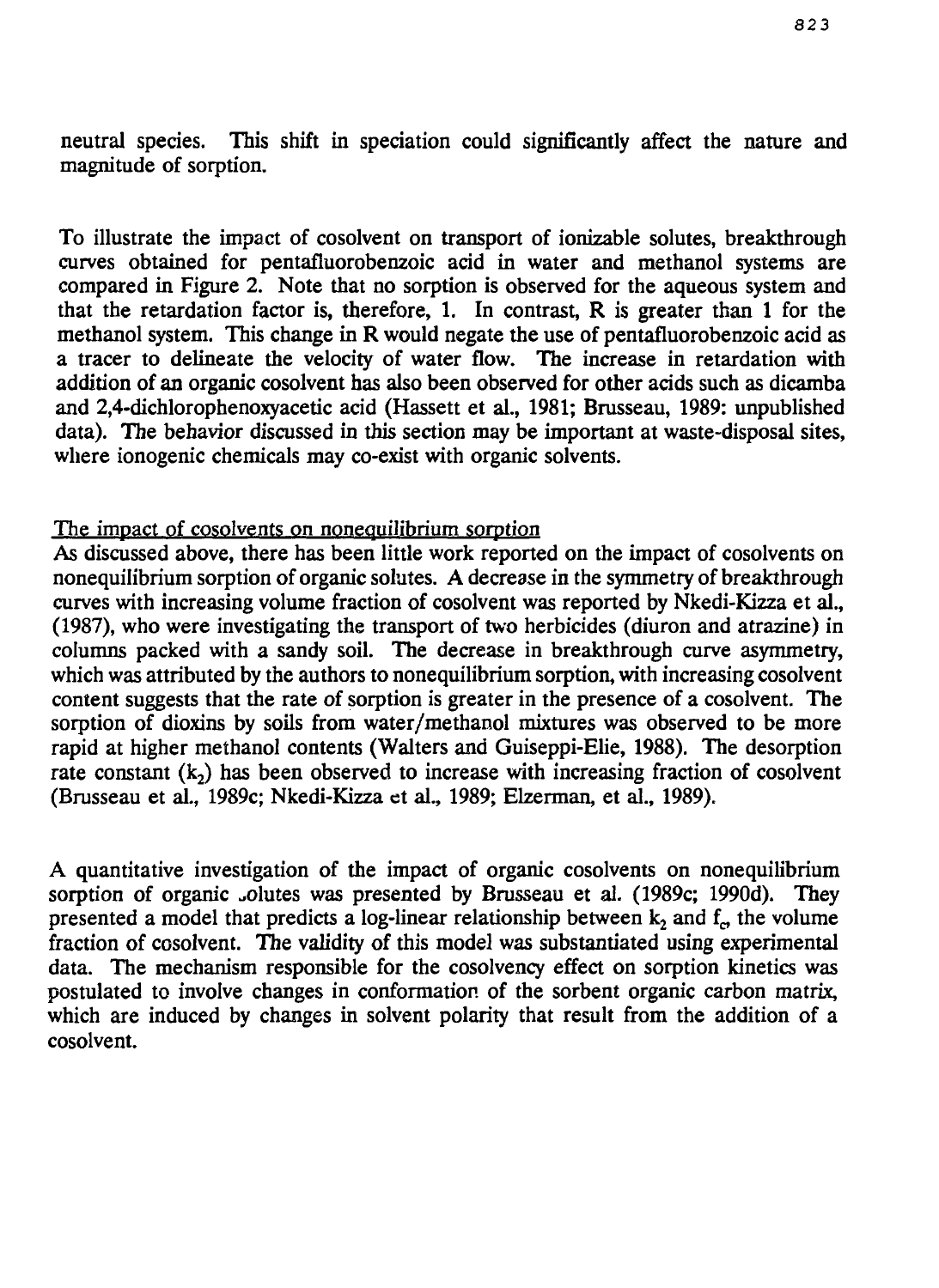One question of interest is the applicability of the  $k_2$ - $K_p$  relationships discussed above, which were obtained for aqueous systems, to mixed-solvent systems. Brusseau et al. (1990d) have shown that  $k_2$ -K<sub>p</sub> relationships determined for systems comprised of mixtures of miscible cosolvents and water are no different from those determined for aqueous systems. Values of  $k<sub>2</sub>$  determined for systems where an immiscible liquid was the mobile phase have also been shown to be similar to those determined for aqueous systems, as will be discussed below. Thus, it appears that  $k_2$ - $K_p$  relationships developed from aqueous systems may be used for mixed-solvent systems.

### *Separate-Phase Organic Liquids*

The disposition of immiscible organic liquids in the subsurface is of interest to environmental scientists, hydrologists, environmental/civil engineers, and petroleum engineers. The vast majority of research performed by these groups has focused on the movement, entrapment, and displacement of the liquid (c.f., Marie, 1981; Schwille, 1988). This reflects concerns associated with petroleum-reservoir engineering as well as remediation of solvent- and petroleum- contaminated sites. Another aspect that has begun to receive attention is the dissolution of residual immiscible phases, including the partitioning behavior of multi-component liquids and the rate of mass transfer to the aqueous phase. Consideration of the dissolution kinetics of residual phases is a departure from the majority of models developed for multi-phase systems, which have assumed instantaneous attainment of equilibrium, the results of earlier work, based on laboratory experiments, suggested that immiscible liquid-aqueous phase mass transfer is relatively rapid (van der Waarden et al., 1971; Fried et al., 1979; Schwille, 1988). More recent research, however, has shown that inter-phase mass transfer can be significantly rate-limited, especially under conditions that may be found in the field (Hunt et al., 1988a).

In contrast to the behavior of the immiscible liquid itself, very little work has been done on the impact of an immiscible liquid on the retention and transport of dissolved organic co-contaminants. This aspect is of interest since many sites of subsurface contamination are characterized by multiple contaminants. Enhanced transport of hydrophobic organic solutes may be expected when an immiscible organic liquid is the mobile fluid, based upon the differences in solubilities of hydrophobic organic solutes in organic liquids and water. The opposite effect is observed, however, when the immiscible liquid is present as a fixed residual phase. The residual phase serves as a sink for organic solutes, resulting in enhanced retention and retardation. While this effect is of great interest, considering the ubiquitous use of immiscible liquids and past disposal practices, very little research on this topic has been reported. The presence of a residual phase of aviation gas was observed to increase retention of petroleum constituents in column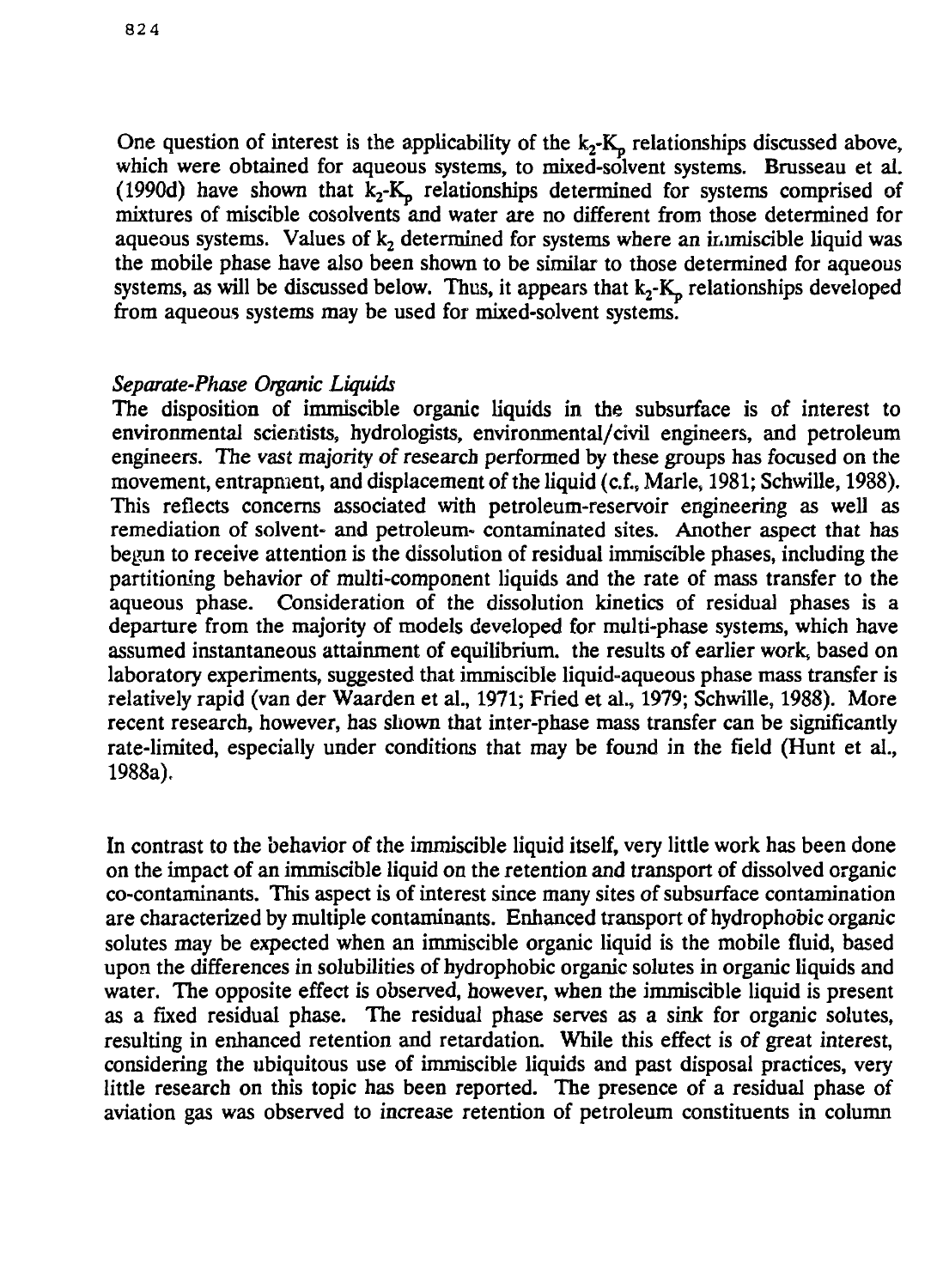experiments (Bouchard et al., 1989). A large increase in retardation of naphthalene was observed when a residual phase of tetrachloroethene was emplaced in a column packed with aquifer material (Brusseau, 1990).

# Mobile-phase immiscible liquid

*As* mentioned above, enhanced transport of hydrophobic organic solutes may be expected when an immiscible organic liquid is the mobile fluid. This effect occurs because of the greater solubilities of hydrophobic organic solutes in organic liquids, compared to those in water. The enhanced transport effect is demonstrated by the data of Yousefi (1986), who qualitatively investigated the impact of various mobile phases (i.e., methanol/water, met^anol, toluene, trichloroethene) on the transport of dioxin and benzene in packed-soil columns. While retardation was minimal in the toluene and trichloroethene systems, it was very large in the methanol and methanol/water systems.

A question of interest is whether or not nonequilibrium sorption in organic solvent systems is similar to that in aqueous systems. To investigate this, the data of Yousefi (1986) were quantitatively analyzed, using a first-order bicontinuum model, in a manner identical to the approach utilized by Brusseau and co-workers (Brusseau et al., 1990a; 1990b; 1990c). The values determined for  $k_2$  for the immiscible-solvent systems of Yousefi (1986) are similar to those that would be predicted using the  $k_2$ -K<sub>p</sub> relationships reported by Brusseau and co-workers (Brusseau and Rao, 1989b; Brusseau et al., 1990b) for aqueous systems. It would appear, therefore, that the nature of nonequilibriun' sorption in immiscible-solvent systems is similar to that in aqueous systems.

# Residual-phase immiscible liquid

A mathematical model is presented below that allows for rate-limited uptake/release of solute by a residual phase of immiscible liquid. The model also includes rate-limited sorption/desorption of the solutes by the porous media solids, since such behavior is often observed for organic chemicals, as described above. An initial evaluation of the performance of the model is accomplished using data obtained from the literature.

The total sorbed concentration,  $S_T$  (mass sorbate/total sorbent mass), is the weightedsum of the sorbed-phase concentrations in the two sorption domains and that of the residual phase:

$$
S_T = f (S_{m1} + S_{m2}) + (1-f) C_r
$$
 (1)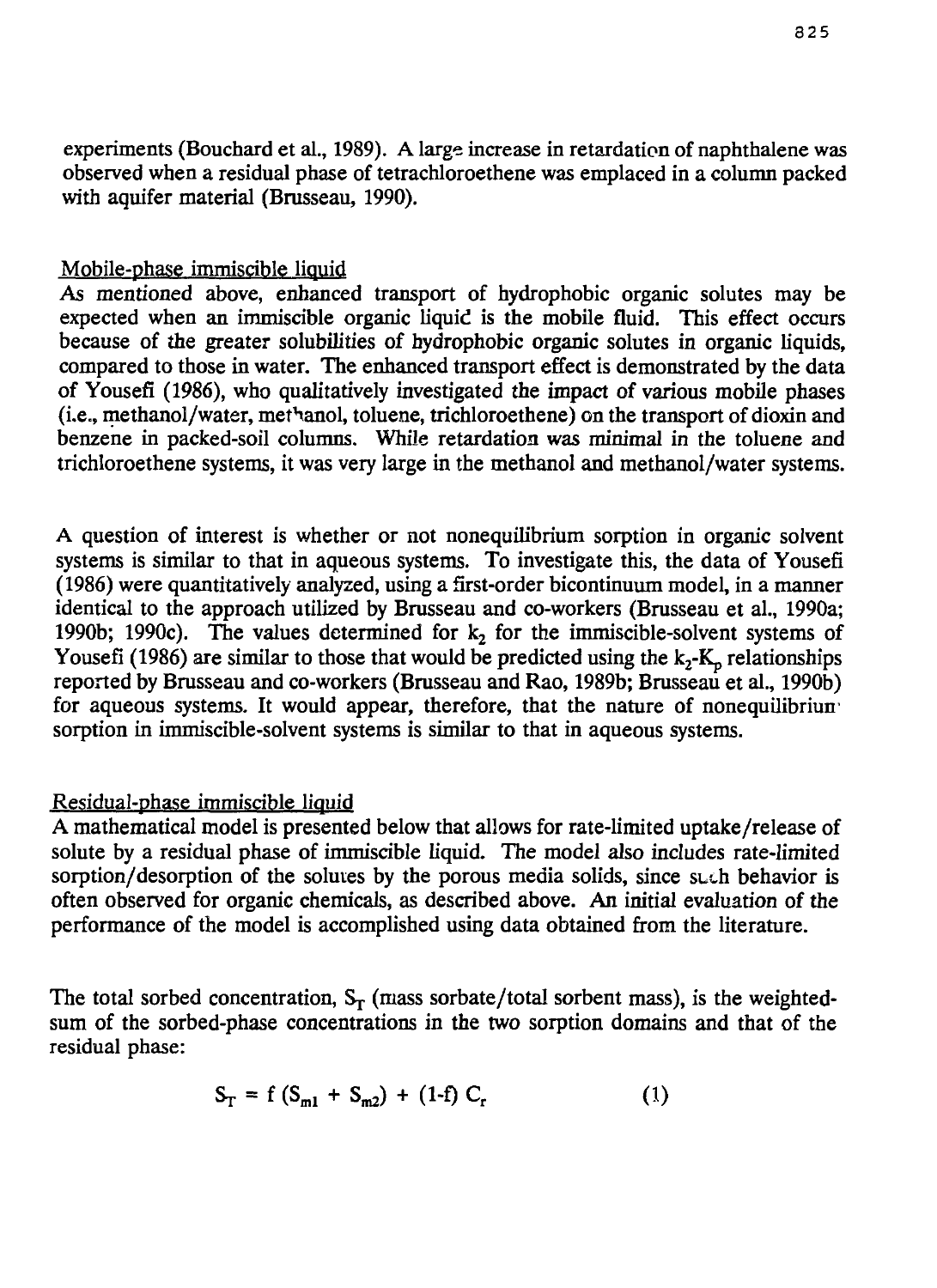where  $C_r$  and  $C_m$  are the concentrations of the solute in the residual and aqueous phases, respectively (M/M; M/L<sup>3</sup>); S<sub>m1</sub> and S<sub>m2</sub> are the sorbed-phase concentrations for the instantaneous and rate-limited sorption domains, respectively (M/M); *K^ is* the liquid-liquid partition coefficient  $(M/M)$ ; f is the mass fraction of sorbent comprising that portion of the porous medium that contains no residual liquid and (1-f) is e- juivalent to the mass fraction of the residual organic liquid. At equilibrium,

$$
S_{T} = f K_{m} C_{m} + (1-f) K_{r} C_{m} = K_{p} C_{m} ; K_{p} = [f K_{m} + (1-f) K_{r}]
$$
 (2)

where  $K_p$  represents the weighted-average equilibrium sorption constant ( $L^3/M$ ) for the entire porous medium.

The one-dimensional, advective-dispersive, solute-transport equation, formulated in terms of the NANS model (non-aqueous phase-aqueous phase mass transfer with nonequilibrium sorption), is written:

$$
(\theta_{m} + f \rho F_{m} K_{m}) \frac{\partial C_{m}}{\partial t} + f \rho k_{m2} [(1 - \overline{r}_{m}) K_{m} C_{m} - S_{m2}] + (1 - f) \rho k_{r} (K_{r} C_{m} - C_{r}) =
$$
  

$$
\theta_{m} D \frac{\partial^{2} C_{m}}{\partial x^{2}} - q \frac{\partial C_{m}}{\partial x}
$$
 (3)

where  $\theta_m$  is the volumetric water content of the porous medium  $(L^3 L^3)$ ;  $\rho$  is the bulk density (M L<sup>-3</sup>) of the entire porous medium (note f $\rho = \rho_m$  and (1-f) $\rho = \rho_r$ ); D is the hydrodynamic dispersion coefficient  $(L^2/T)$ ; and q is Darcy flux  $(L/T)$ .

The three, nondimensional, governing equations:

$$
R_{m1} \frac{\partial C_m^*}{\partial p} + k_m^0 (C_m^* - S_m^*) + k_r^0 (C_m^* - C_r^*) =
$$
  

$$
\frac{1}{P} \frac{\partial^2 C_m^*}{\partial X^2} - \frac{\partial C_m^*}{\partial X}
$$
 (4)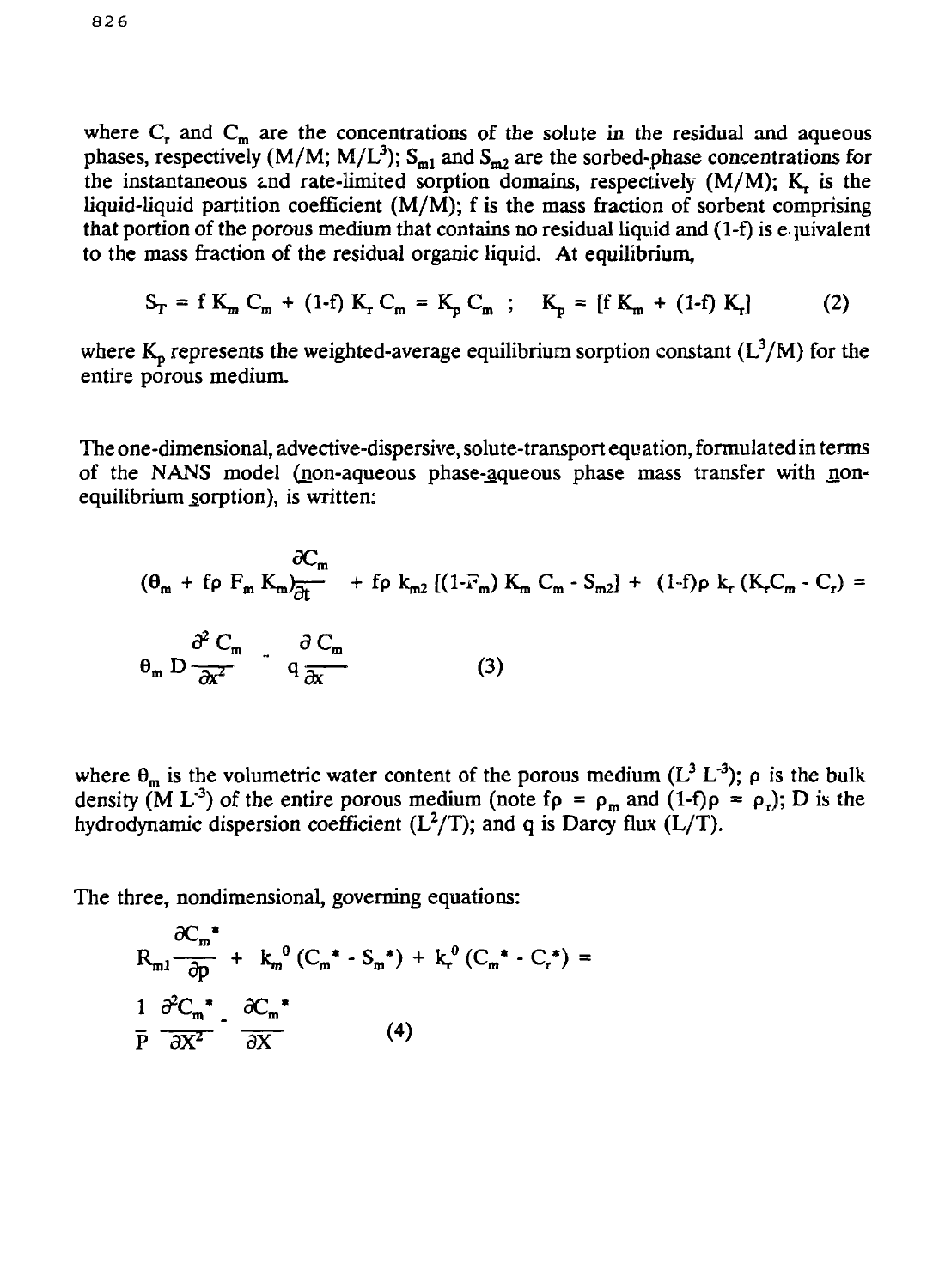$$
\frac{\partial S_m^*}{\partial p} = k_{m2} (L\theta/q) (C_m^* \cdot S_m^*)
$$
 (5)  

$$
\frac{\partial C_r^*}{\partial p} = k_r (L\theta/q) (C_m^* \cdot C_r^*)
$$
 (6)

veloped by defining the following dimensionless parameters:

$$
X = \frac{x}{L} \qquad (7a)
$$
  
\n
$$
p = \frac{qt}{\theta L} \qquad (7b) \qquad k_m^0 = \frac{k_{m2} L \theta}{q} R_{m2} \qquad (7j)
$$
  
\n
$$
\phi = \frac{\theta_m}{\theta} \qquad (7c) \qquad k_r^0 = \frac{k_r L \theta}{q} R_r \qquad (7k)
$$
  
\n
$$
P = \frac{qL}{\theta_m D} \qquad (7d) \qquad S_m^* = \frac{S_{m2}}{(1 \cdot F_m) K_m C_o} (7l)
$$
  
\n
$$
C_m^* = \frac{C_r}{C_o} \qquad (7e)
$$
  
\n
$$
C_r^* = \frac{C_r}{K_r C_o} \qquad (7f)
$$
  
\n
$$
R_{m1} = \phi + \frac{f \rho}{\theta} F_m K_m \qquad (7g)
$$
  
\n
$$
R_{m2} = \frac{f \rho}{\theta} (1 \cdot F_m) K_m \qquad (7h)
$$

$$
R_r = \frac{1}{\theta} K_r \qquad (7i)
$$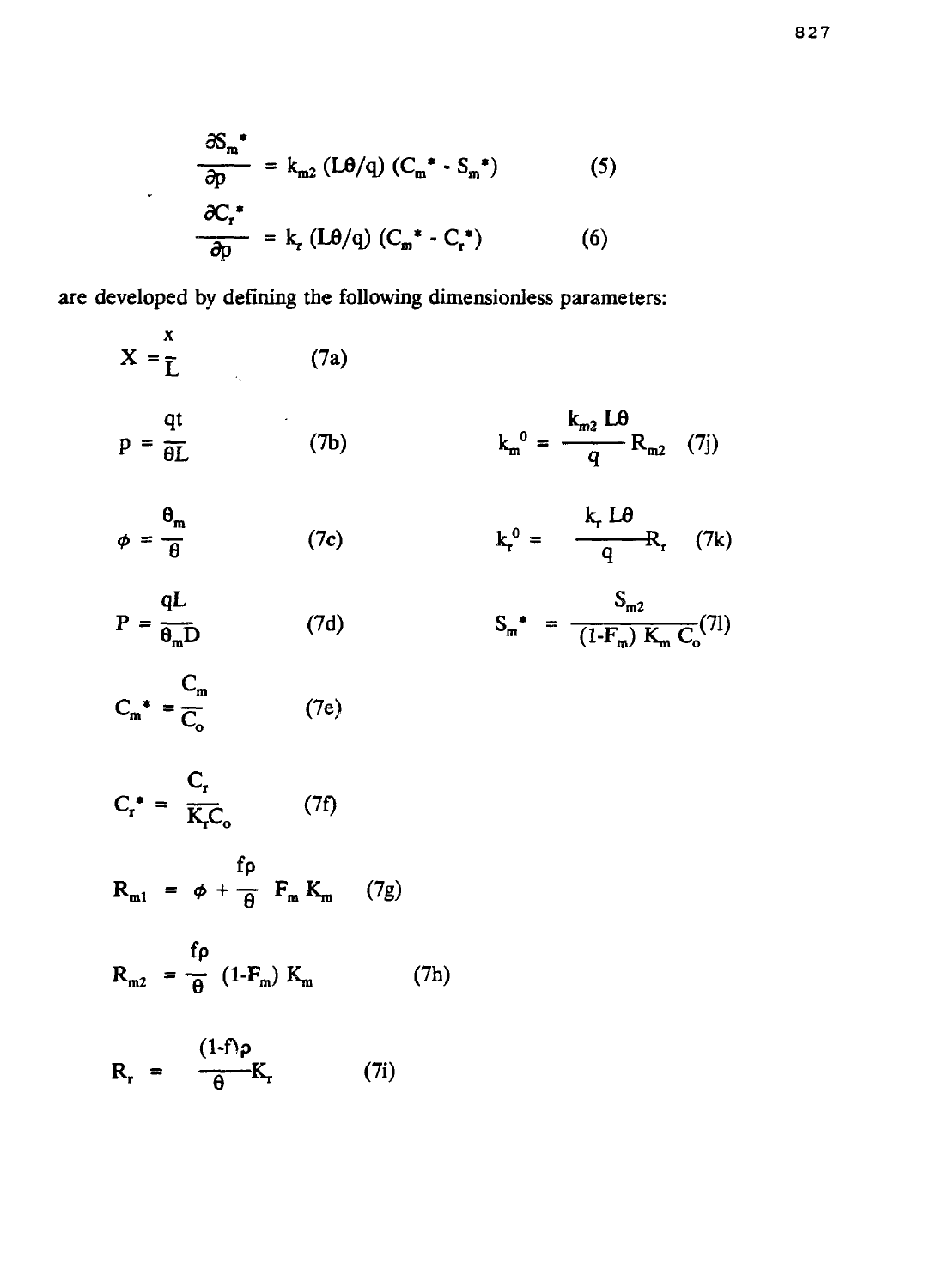where L is the length of interest;  $\theta$  is total porosity ( $L^3$   $L^{-3}$ ); and  $C_0$  is input concentration  $(M/L^3)$ . Note that the total retardation factor, R, is given by:

$$
R = R_{m1} + R_{m2} + R_r = [1 + (\rho/\theta) K_p]
$$
 (8)

Relative or fractional retardation parameters may be defined as follows:

$$
\beta_{m1} = \frac{R_{m1}}{R}
$$
 (9a)  $\beta_r = \frac{R_r}{R}$  (9c)  

$$
\beta_{m2} = \frac{R_{m2}}{R}
$$
 (9b)

Note that the three  $\beta$  values sum to unity, and that  $\beta_i$  represents the fraction of retardation that is attributed to sorption in domain i.

A finite-difference numerical program (Brusseau et al., 1989b) utilizing the Crank-Nicholson technique is used to solve the pertinent governing equations (4-6) under the following initial and boundary conditions:

$$
C_m^* (X,0) = C_r^* (X,0) = 0
$$
\n(10a)  
\n
$$
S_m^* (X,0) = 0
$$
\n(10b)  
\n
$$
C_o^* = C_m^* - \frac{1}{P} \frac{\partial C_m^*}{\partial X} \frac{1}{X=0}
$$
\n(10c)

where

$$
C_o^* = 1; \quad 0 \le p \le T_0
$$
  

$$
C_o^* = 0; \quad p > T_0
$$
 (10d)

and  $T_0$  = pulse width

$$
\frac{\partial C_m^* (X, p)}{\partial X} \bigg|_{X=1} = 0 \; ; \; p > 0 \tag{10e}
$$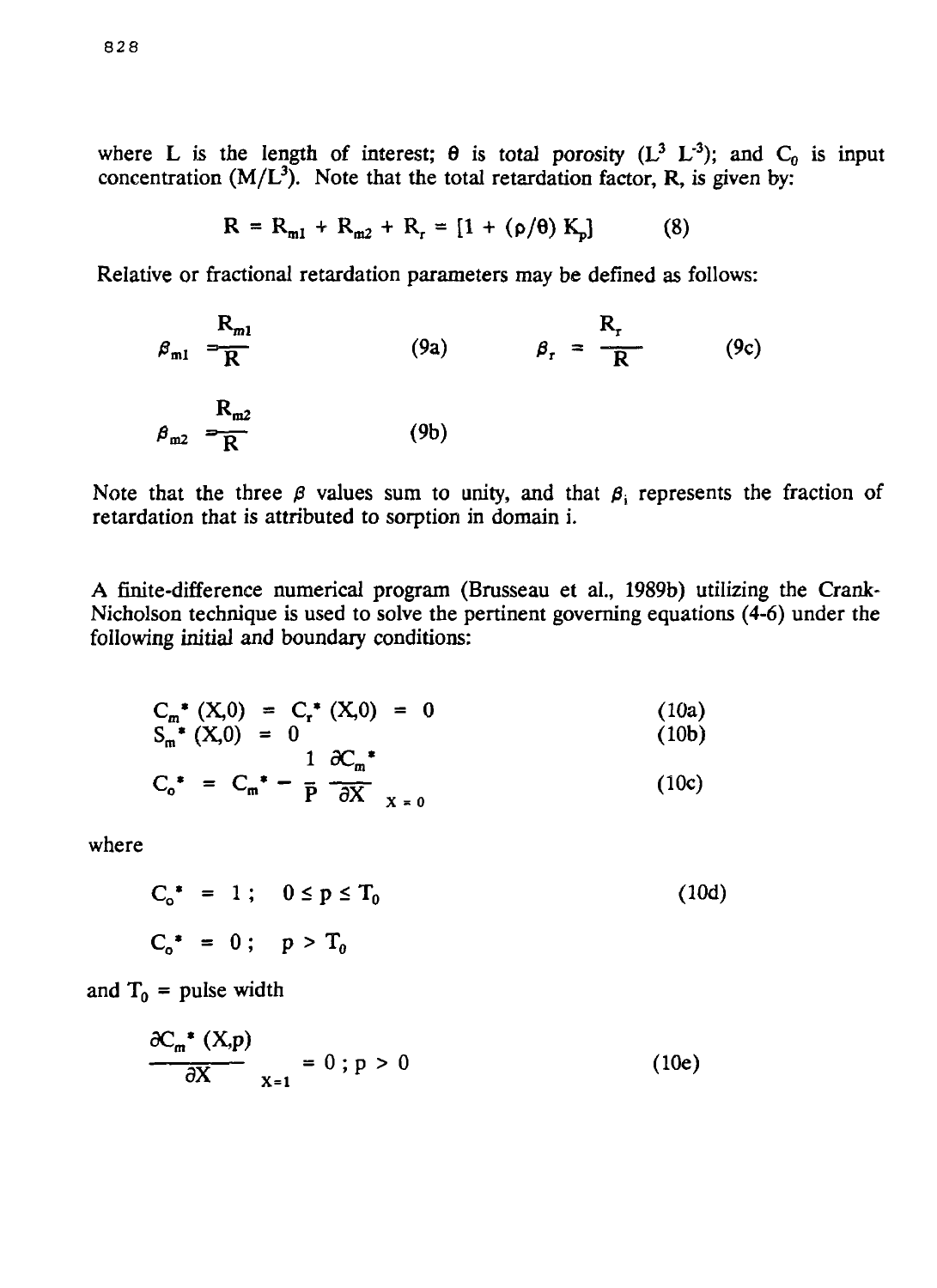It must be stressed that we are concerned with the interaction of an organic solute with a residual-phase organic liquid and not the movement of the immiscible liquid itself. As such, the residual phase will be assumed to be immobile in constructing the model. This is not a particularly limiting condition, however, since it has been shown that very large pore-water velocities (i.e., hydraulic gradients) are required to displace residual saturation (Wilson and Conrad, 1984; Willhite, 1986; Hunt et al., 1988b). In addition, the size of the residual phase is assumed to be constant. This means that dissolution of the residual is not accounted for in the model. While this constraint may limit the applicability of the model, it is probably not severe given the nature of residual saturation. In cases where dissolution is significantly rate limited or where the mass of residual is relatively large, the rate of change in residual saturation may be slow enough relative to the time scale of solute-residual phase interaction that dissolution is insignificant. For example, Hunt et al. (1988a) have shown that residual saturation can persist for years under conditions representative of field sites. In these cases, constraining residual saturation to a constant value should not affect the performance of the model.

The Damkohler Number  $k_f^0$  represents the contribution of nonequilibrium associated with liquid-liquid mass transfer to the total nonequilibrium influencing solute transport. Inspection of  $(7k)$  reveals that knowledge of the liquid-liquid mass transfer constant  $(k)$ is required to determine  $k_r^0$ . Such knowledge can be obtained through measurement or estimation. However, heterogeneity in the size, shape, and position of residual phase, as well as the large impact associated with small quantities of residual, makes the independent determination of k, difficult. For example, the rate of liquid-liquid mass transfer could be measured using a batch-type experiment. The applicability of the rate constant so obtained to a dynamic column system is questionable, however, given the significant difference between the two systems in the nature of the interface. Many correlation equations have been developed for the estimation of mass transfer coefficients. Application of these to our system of interest may also be problematic, given our inability to obtain many of the required parameter values. In many cases we .nay, therefore, have to resort to the use of "effective" mass transfer constants.

These effective rate parameters would be obtained by fitting a model that includes a term for liquid-liquid mass transfer to a data set obtained from a system influenced by liquid-liquid mass transfer. To make sure that the mass transfer constant obtained in this fashion represents only liquid-liquid mass transfer, the system would ideally be influenced only by liquid-liquid mass transfer. In such cases, a simpler, two-compartment model (i.e., pore water and residual phase) could be used. Data reported by Brusseau (1990) will be used to briefly illustrate this approach.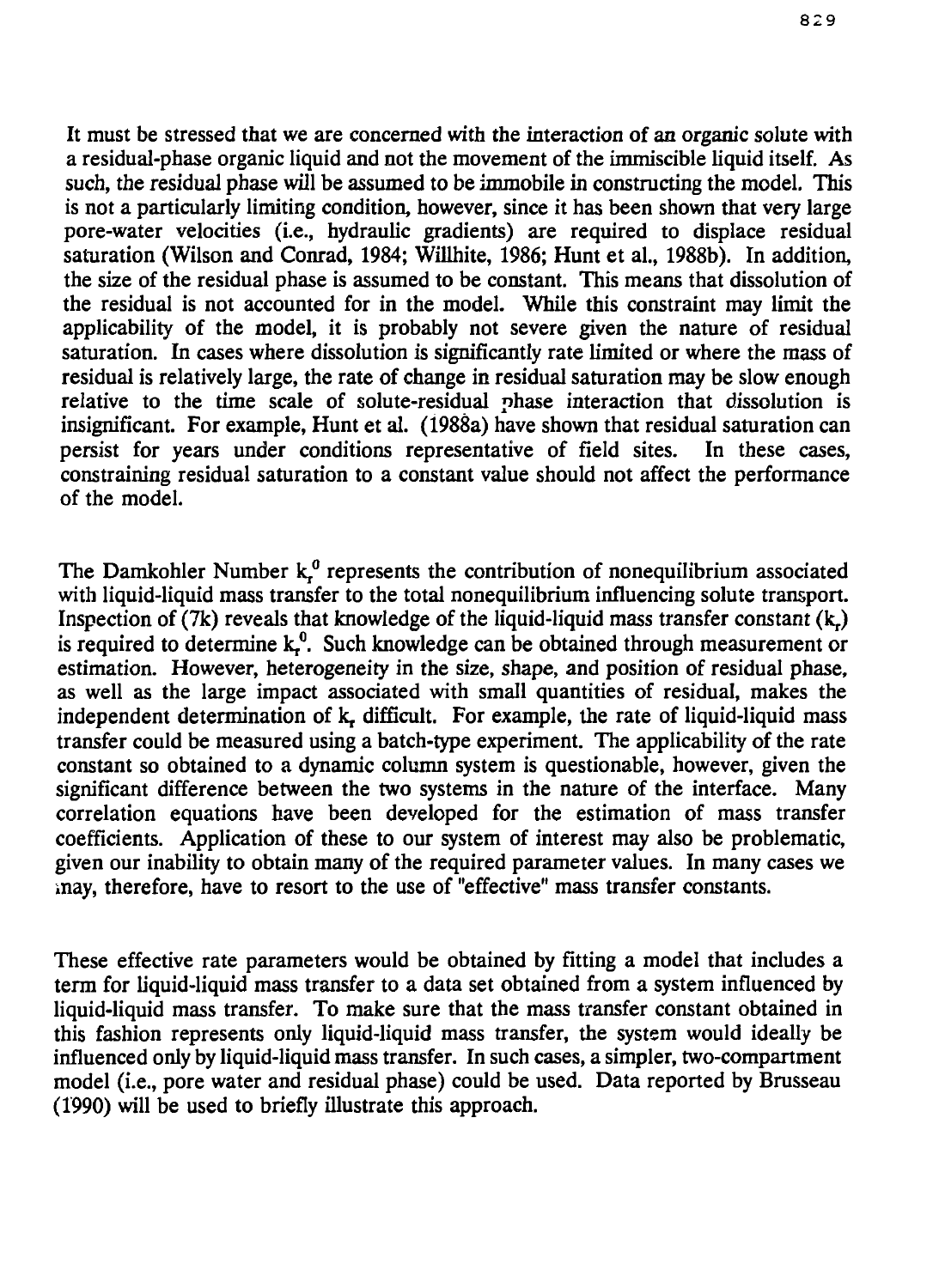The impact of a residual phase of tetrachloroethene ( $@10\%$  saturation) on the retention and transport of naphthalene in a column packed with a low organic-carboncontent (0.02%) aquifer material was investigated by Brusseau (1990). The retention associated with the residual phase comprised 99.9% of total retardation. Sorption by the porous media solids was therefore ignored and the data were simulated with a first-order two-compartment model. The mass transfer constant so obtained was an effective constant representing system-wide liquid-liquid mass transfer. Interestingly, the value of the mass transfer constant was similar to the value that would be predicted using the  $k_2$ -K<sub>n</sub> relationship presented by Brusseau and Rao (1989b).

To evaluate the validity of the model's conceptual basis, as well as to illustrate its use, the model will be applied to the data set reported by Bouchard et al. (1989). They reported the results of column experiments employing aquifer material contaminated with a residual saturation ( $@1\%$ ) of aviation gas. The retardation of toluene and three other gasoline constituents was shown to be greater in the presence of the residual phase, compared to systems containing no residual. No quantitative analysis, however, was presented. The performance of the NANS model will be tested by attempting to predict this data, with all parameter values being obtained independent of curve fitting.

A value for R (total retardation) was obtained using moment analysis of the pertinent breakthrough curve (BTC). The contribution of sorption by the porous media solids was determined by analyzing a BTC obtained by Bouchard et al. (1989) for a system identical to that used to obtain the BTC being analyzed herein, except that no residual was present. An optimization program (van Genuchten, 1981), employing a first-order bicontinuum model, was used to determine values for  $k_{m2}$  and  $F_m$ . Values for the  $\beta$ terms and for  $k_m^0$  were calculated using this information. The remaining two unknown parameters are  $\mathbf{\ddot{P}}$  and  $\mathbf{k}_r^0$ . A value for P was estimated based on experiments reported for non-sorbing tracers and similar column systems (Bouchard et al., 1988; Lee et al., 1988; Brusseau et al., 1990b; 1990c). A value for k, was estimated using the relationship reported by Brusseau and Rao (1989b), which was used to calculate  $k_t^0$ . All parameter values are now specified.

The prediction obtained with the NANS model is compared to the data in Figure 3. The model provides a very good description of the data, especially considering that all parameter values were obtained independently. The success of the NANS model in predicting the data of Bouchard et al. (1989) suggests that the conceptual basis of the model is sound. Further tests are required, however, to substantiate these initial results.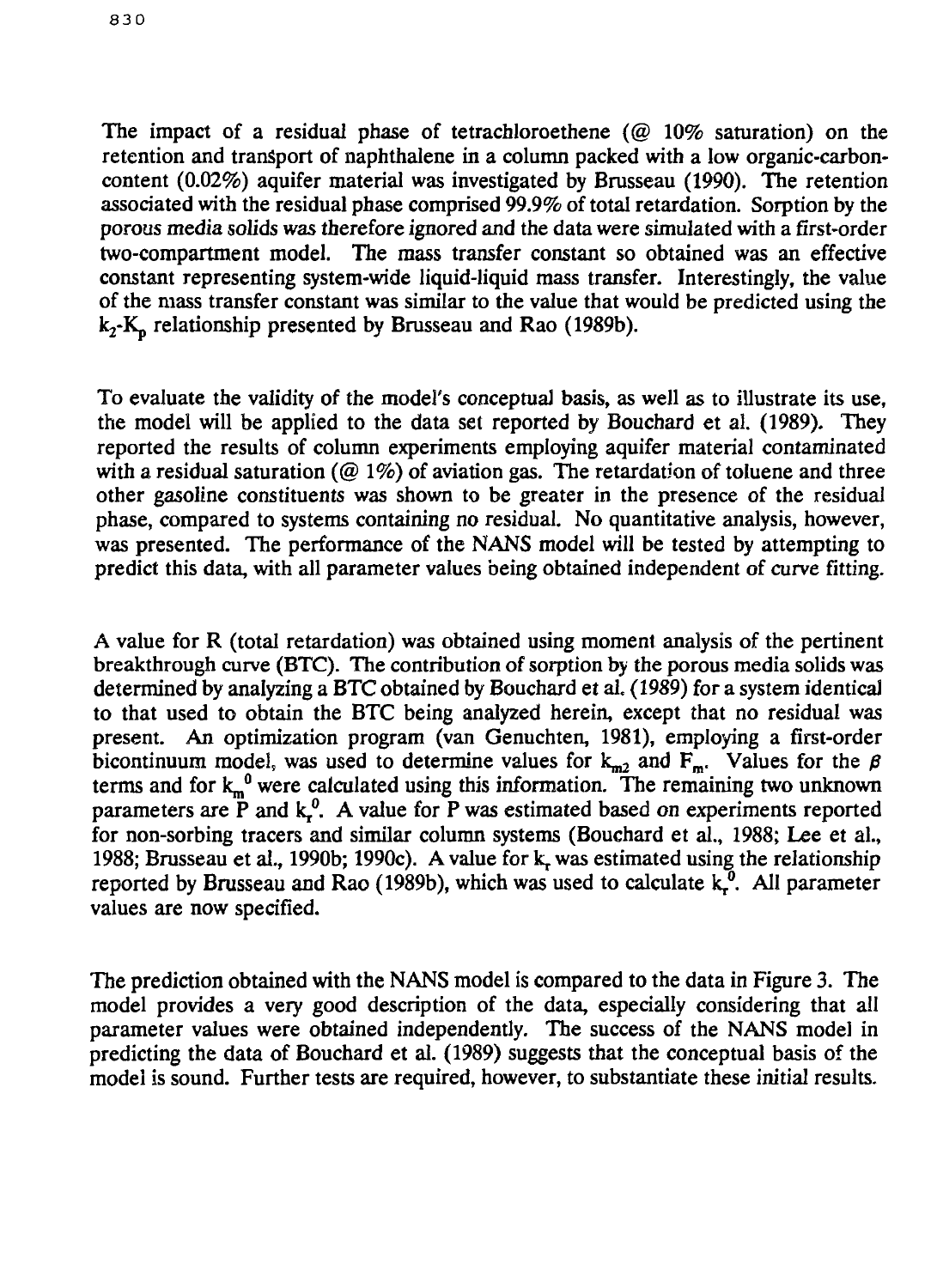A question of special interest is the relative impact of nonequilibrium liquid-liquid mass transfer in relation to other nonideality factors, such as aquifer heterogeneity (e.g., hydraulic-conductivity- or sorption-capacity- heterogeneity), on solute transport at the field scale. The relative impact of rate-limited sorption is scale dependent arid appears to be of lesser significance, in comparison *to* heterogeneity, for field-scale solute transport, as discussed above. Based on the analysis of the Bouchard et al. (1989) data presented above and the results reported by Brusseau (1990), it appears that mass transfer between the residual phase and water may not be significantly rate-limited under natural-gradient conditions typical to the field. This may not be the case, however, for induced-gradient conditions, such as those reflective of pump-and-treat groundwater remediation systems. The hydraulic icsidence time may be short enough under these conditions that mass transfer between the residual saturation and water is in a state of nonequilibrium. If this nonequilibrium were not accounted for, the time required to remediate the site would be significantly underpredicted.

#### **Summaiy and Conclusions**

Rate-limited sorption of organic solutes, caused by a diffusion-constrained mechanism, was shown to be significant under laboratory conditions. The significance of the impact of nonequilibrium sorption on field-scale transport is scale dependent. The impact of organic liquids on mass transfer and transport of organic solutes depends upon the nature of the solute and the nature and form of the organic liquid. For example, while retardation of nonionic solutes is decreased in mixed-solvent systems (i.e., systems comprised of water and a miscible organic liquid or an immiscible liquid present in concentrations below phase separation), the retardation of organic acids may, in some cases, increase with addition of a cosolvent. While the presence of an immiscible liquid existing as a mobile phase will reduce retention of organic solutes, the presence of residual saturation of an immiscible liquid can significantly increase retention. A model that incorporates the effect of a residual organic liquid on the transport of dissolved organic contaminants was presented. The impact of residual saturation on increasing retardation was shown to be great, even at relatively low levels of saturation. The validity of the conceptual basis of the model was tested through application to data reported in the literature. Successful prediction of the data, where all parameter values were obtained independent of curve-fitting, suggested that the conceptual basis is valid. The model should prove useful in further investigations of the effect of residual organic liquids on the retention and transport of organic solutes.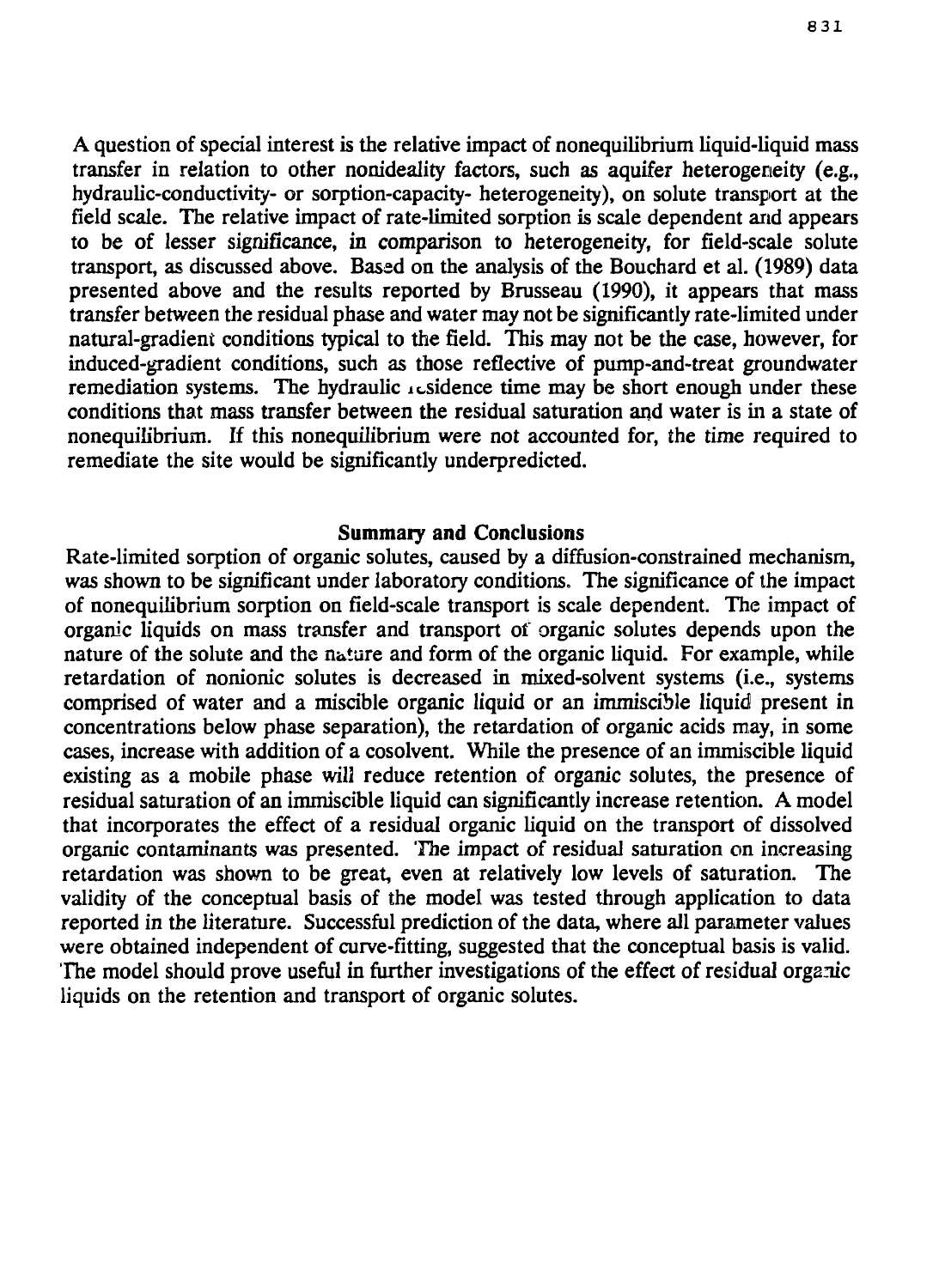#### References

Bahr, J. M., and Rubin, J., 1987, Direct comparison of kinetic and local equilibrium formulations for solute transport affected by surface reactions, Water Resour. Res., 23(3), 438-452.

Ball, W.P., 1989, Equilibrium sorption and diffusion rate studies with halogenated organic chemicals and sandy aquifer material. Ph.D. Diss., Stanford Univ., Palo Alto, CA.

Bates, R.G., 1969, Medium effects and pH in nonaqueous solvents, chap. 2 in: Solute-Solvent Interactions, Coetzee, J.F. and Ritchie, CD., eds., Marcel Deker, N.Y.

Bouchard, D.C., Wood, A.L., Campbell, M.L., Nkedi-Kizza, P., and Rao, P.S.C, 1988, Sorption nonequilibrium during solute transport, J. Contam. Hydrol., 2(3), 209-223.

Bouchard, D.C., Enfield, C.G., and Piwoni, M.D., 1989, Transport proceses involving organic chemicals, in: Reactions and Movement of Organic Chemicals in Soils, SSSA Special Publ. No. 22, pp. 349-371, Soil Sci. Soc. Am., Madison, WI.

Brusseau, M.L., 1990, Rate-limited mass transfer and solute transport, report written for the USAF-UES Summer Faculty Research Program, UES, Inc. Dayton, OH.

Brusseau, M.L., and Rao, P.S.C., 1989a, Sorption nonideality during organic contaminant transport in porous media, CRC Critical Reviews in Environ. Control, 19(1), 33-99.

Brusseau, M.L., and Rao, P.S.C., 1989b, The influence of sorbate-organic matter interactions on sorption nonequilibrium, Chemosphere, 18(9/10), 1691-1706.

Brusseau, M.L., and Rao, P.S.C., 1989c, Sorption nonequilibrium and dispersion during transport of contaminants in groundwater: Field-scale processes, pp. 237- 244 in *Contaminant Transport in Groundwater,* edited by H. E. Kobus and W. Kinzelbach, Balkema Press, Rotterdam.

Brusseau, M.L., Rao, P.S.C., Jessup, R.E., and Davidson, J.M., 1989a, Flow interruption: A method for investigating sorption nonequilibrium, J. Contam. Hydrol., 4(3), 223-240.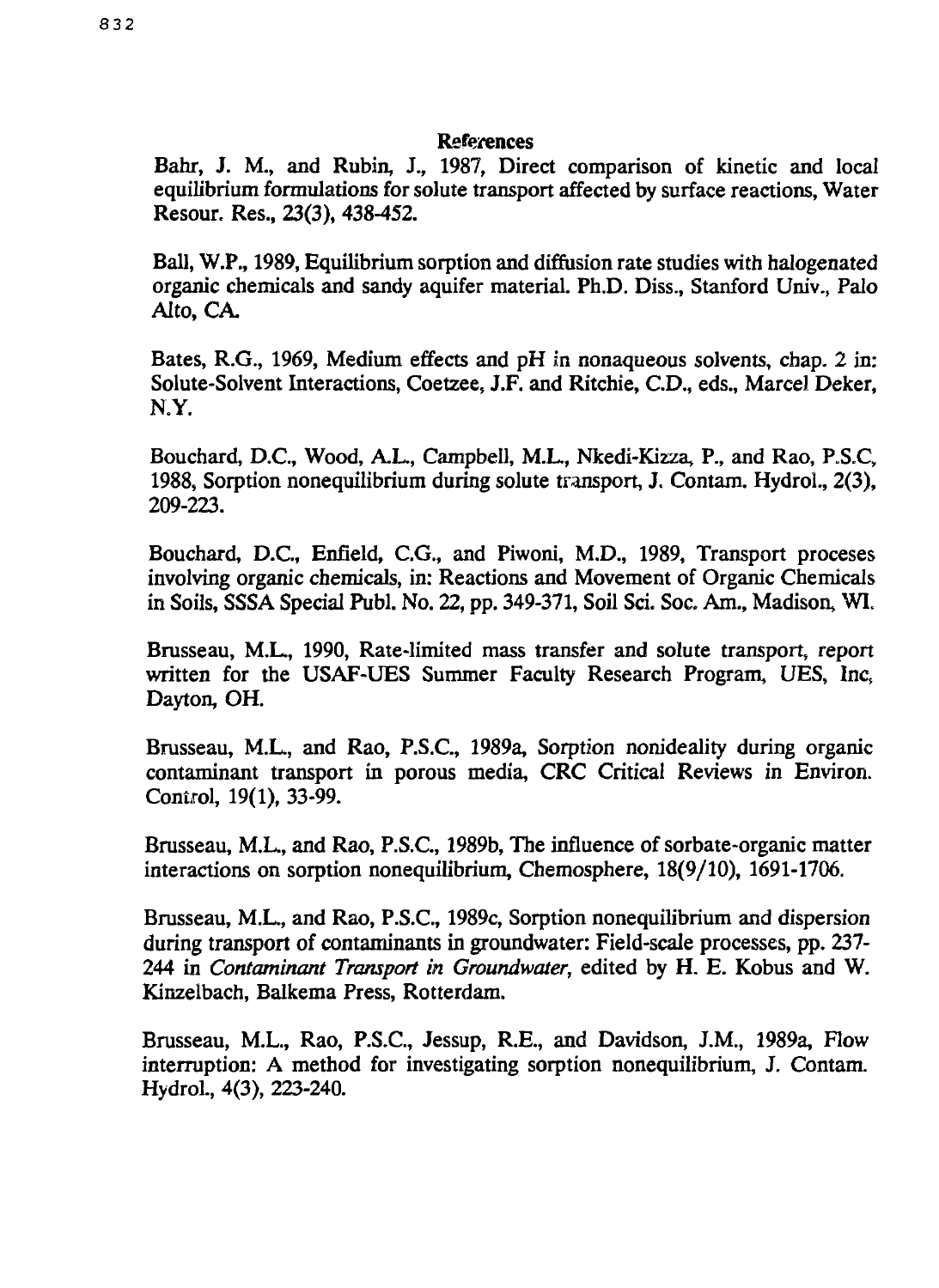Brusseau, M.L., Jessup, R.E., and Rao, P.S.C., 1989b, Modeling the transport of solutes influenced by multiprocess nonequilibrium, Water Resour. Res., 25(9), 1971-1988.

Brusseau, M.L., Wood, A.L., and Rao, P.S.C., 1989c, The influence of organic cosolvents on the sorption kinetics of hydrophobic organic chemicals, pp. 137-140 in: Proc. of the Amer. Chem. Soc. Natl. Meet., Environ. Chem. Div., Miami Beach, FL, Sept. 10-15, 1989, Vol 29(2), Amer. Chem. Soc. Wash. D.G

Brusseau, M.L., Jessup, R.E., and Rao, P.S.C., 1990a, Sorption kinetics of organic chemicals: Evaluation of gas-purge and miscible-dispiacement techniques, Environ. Sci. Technol., 24(5), 727-735.

Brusseau, M.L., Jessup, R.E., and Rao, P.S.C., 1990b, Nonequilibrium sorption of organic chemicals: Elucidation of rate-limiting processes, Environ. Sri. Technol., (in press).

Brusseau, M.L., Larsen, T., and Christensen, T.H., 1990c, Rate-limited sorption and nonequilibrium transport of organic chemicals in low organic carbon aquifer materials, Water Resour. Res., (in review).

Brusseau, M.L., Wood, A.L., and Rao, P.S.C., 1990d, The influence of organic colsolvents on the sorption kinetics of hydrophobic organic chemicals, Environ. Sci. Technol., (in review).

Chiou, C.T., Peters, L J., and Freed, V.H., 1979, A physical concept of soil-water equilibria for nonionic organic compounds, Science, 206, 831.

Coates, J.T. and Elzerman, A.W., 1986, Desorption kinetics for selected PCB congeners from river sediments, J. Contam. Hydrol., 1(1/2), 191-210.

Curtis, G.P., Roberts, P.V., and Reinhard, M., 1986, A natural gradient experiment on solute transport in a sand aquifer. IV. Sorption of organic solutes and its influence on mobility, Water Resour. Res., 22, 2059.

Cussler, E.L., 1984, Diffusion: Mass transfer in fluid systems, Cambridge Univ. Press, Cambridge.

Davidson, J.M., Rieck, C.E., Santelmann, P.W., 1968, Influence of water flux and porous material on the movement of selected herbicides, Soil Sci. Soc. Am., Proc., 32(5), 629-633.

Davidson, J.M., and Chang, R.K., 1972, Transport of picloram in relation to soil physical conditions and pore water velocity, Soil Sci. Soc. Am. Proc., 36, 257-261.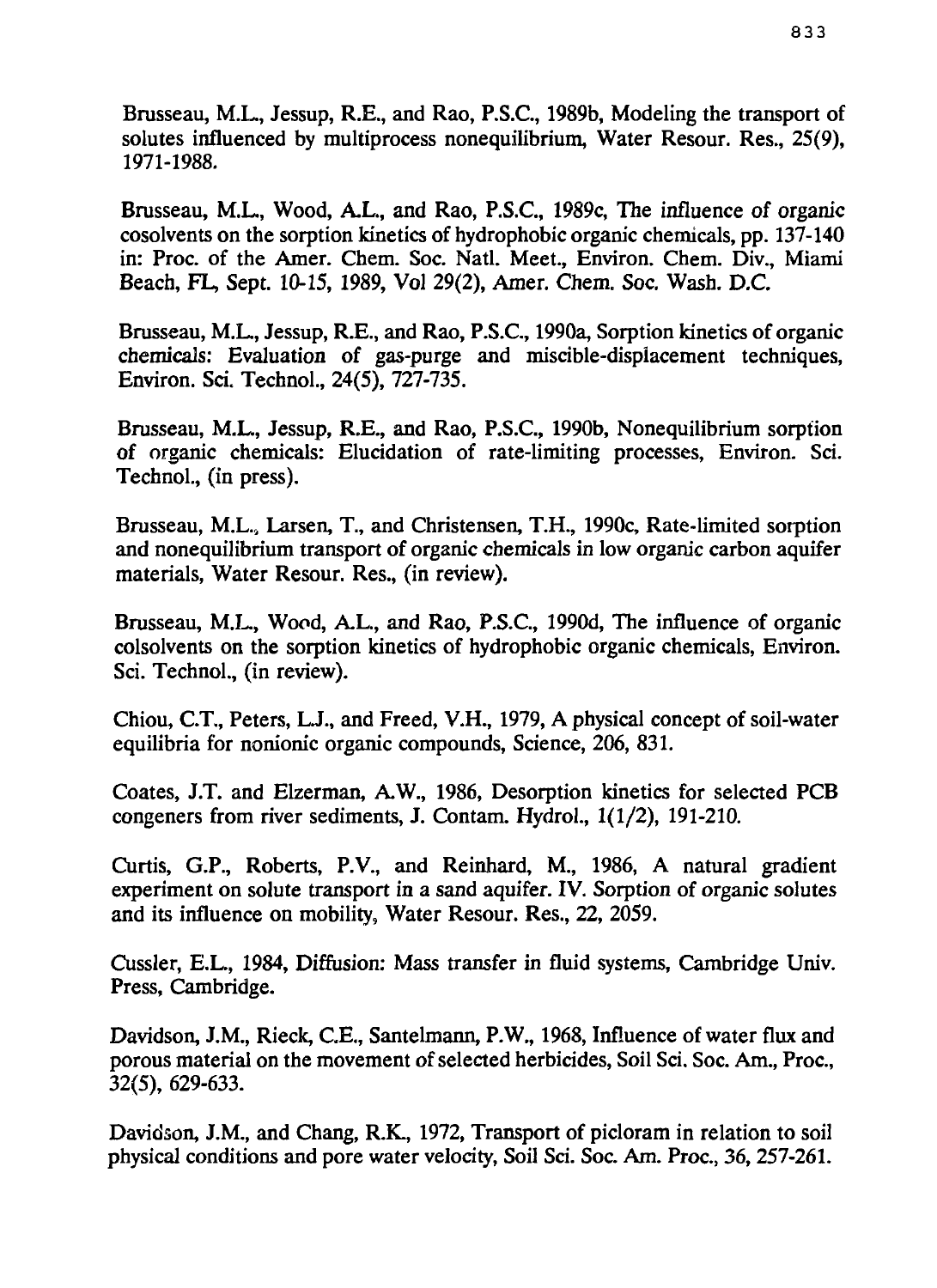Elzerman, A.W., Dunnivant, F.M., and Shorten, C.V., 1989, Kinetic measurements of desorption of hydrophobic compounds from suspended sediments: Results from gas purge and cosolvent elution techniques, pp. 134-136 in: Proc. of the Amer. Chem. Soc. Natl. Meet., Environ. Chem. Div., Miami Beach, FL, Sept. 10-15, 1989, Vol 29(2;, Amer. Chem. Soc. Wash. D.C.

Fried, J.J., Muntzer, P., and Zilliox, L., 1979, Ground-water pollution by transfer of oil hydrocarbons, Groundwater, 17(6), 586-594.

Fu, J. and Luthy, R.G., 1986a, Aromatic compound solubility in solvent/water mixtures, J. Environ. Engin., 112(2), 328-345.

Fu, J. and Luthy, R.G., 1986b, Effect of organic solvent on sorption of aromatic solutes onto soils, J. Environ. Engin., 112(2), 346-365.

Goltz, M.N., and Roberts, P.V., 1986, Interpreting organic solute data from a field experiment using physical nonequilibrium models, J. Contarn. Hydrol., 1(1/2), 77- 93.

Gowland, J.A. and Schmid, G.H., 1969, Two linear correlations of  $pK_a$  vs. solvent composition, Canad. J. Chem., 47, 2953-2958.

Green, R.E., Rao, P.S.C., and Corey, J.C., 1972, Solute transport in aggregated soils: Tracer zone shape in relation to pore-velocity distribution and adsorption, in: Proc. 2nd Symp. Transport Phenomena in Porous Media, pp, 733-744, IAHR and ISSS, Guelph, Canada.

Hamaker, J.W., Goring, C.A.I., and Youngston, C.R., 1966, Sorption and leaching of 4-amino-3,5,6-trichloropicolinic acid in soils, in Advances in Chemistry Series: Organic Pesticides in the Environment, Amer. Chem. Soc, Washington, D.C.

Hance, RJ., 1967, The speed of attainment of sorption equilibria in some systems involving herbicides, Weed Res., 7, 29.

Hassett, JJ., Banwart, W.L, Wood, S.G., and Means, J.C., 1981, Sorption of *a-*Naphthol: Implications concerning the limits of hydrophobic sorption, Soil Sci. Soc. Am. J., 45, 38-42.

Hunt, J.R., Sitar, N., and Udell, K.S., 1988a, Nonaqueous phase liquid transport and cleanup 1. Analysis of mechanisms, Water Resour, Res., 24(8), 1247-1258.

Hunt, J.R., Sitar, N., and Udell, K.S., 1988b, Nonaqueous phase liquid transport and cleanup 2. Experimental studies, Water Resour. Res., 24(8), 1259-1269.

Hutzler, N.C., Crittenden, J.C., Gierke, J.S., and Johnson, A.S., 1986, Transport of organic compounds with saturated groundwater flows: Experimental results,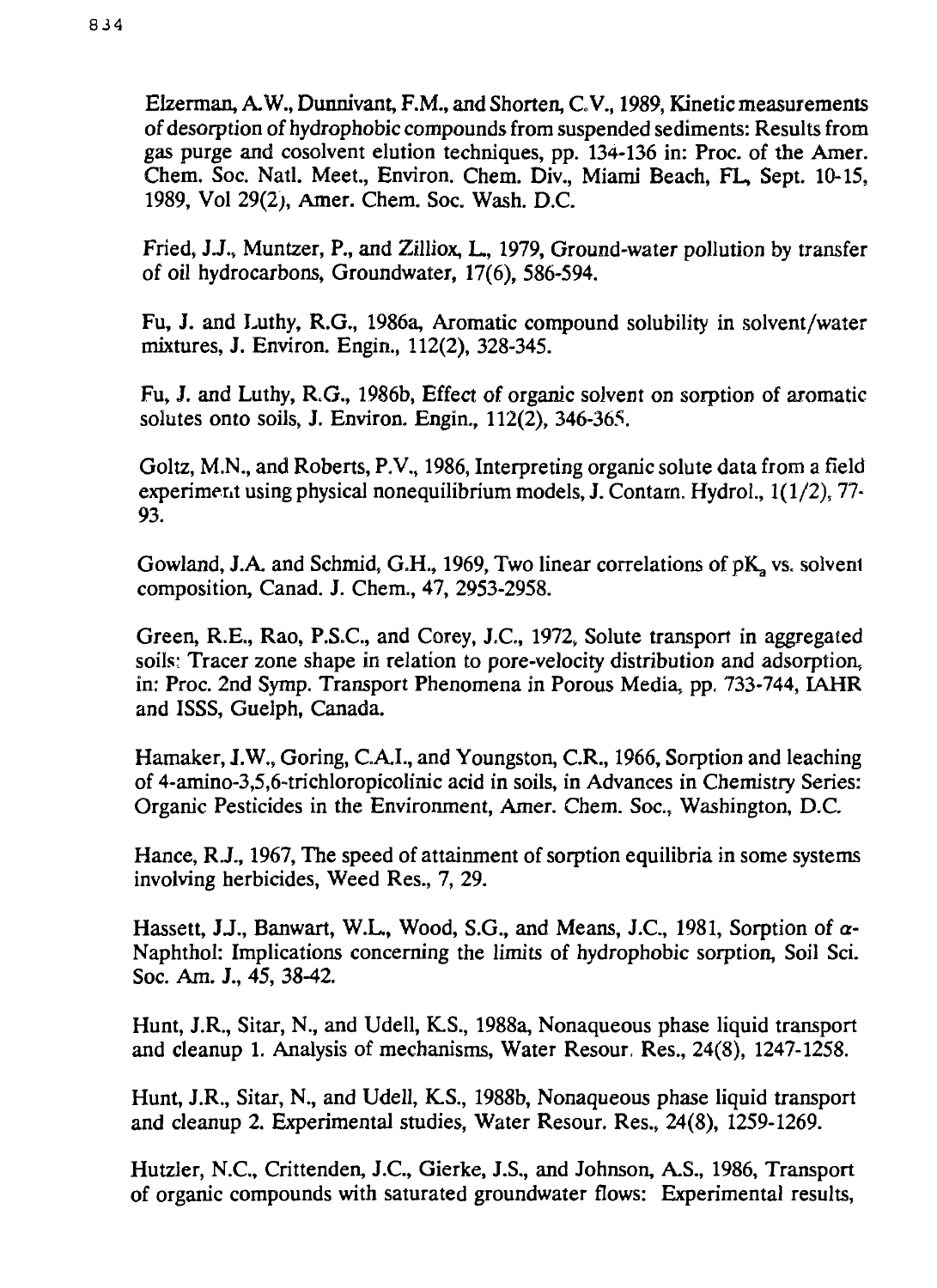Water Resour. Res., 22(3), 285.

Jennings, A. A., and Kirkner, D. J., Instantaneous equilibrium approximation analysis, J. Hydraul. Eng., 110(12), 1700-1716, 1984.

Karickhoff, S.W., 1980, Sorption kinetics of hydrophobio pollutants in natural sediments, pp. 193-205 in: Contaminants and Sediments, edited by R.A. Baker, Ann Arbor Science Pub., Ann Arbor, MI.

Karickhoff, S.W., 1984, Organic pollutant sorption in aquatic systems, J. Hydraul. Eng., 110(6), 707-735.

Karickhoff, S.W., and Morris, K.R., 1985, Sorption dynamics of hydronhobic pollutants in sediment suspensions, Environ. Toxic. Chem., 4(5), 469-479.

Kay, B.D., and Elrick, D.E., 1967, Adsorption and movement of lindane in soils, Soil Sci., 104(5), 314-322.

Keely, J.F., 1989, Performance evaluations of pump-and-treat remediations. U.S. E.P.A. Groundwater Issue Report, Oct.

Lee, L.S., Rao, P.S.C., Brusseau, M.L., and Ogwada, R.A., 1988, Nonequilibrium sorption of organic contaminants during flow through columns of aquifer materials, Environ. Toxic. Chem., 7(10), 779-793.

Lenheer, J.A. and Ahlrichs, J.L., 1971, A kinetic and equilibrium study of the adsorption of carbaryl and parathion upon soil organic matter surfaces, Soil Sci. Soc. Amer. Proc, 35, 700.

Mackay, D. and Cherry, J.A., 1989, Groundwater contamination: Limitations of pump-and-treat remediation, Environ. Sci. Technol., 23(6), 630-637.

Marie, CM., 1981, Multiphase Flow in Porous Media, Gulf Publ. *Co.,* Paris.

McCall, PJ. and Agin, G.L., 1985, Desorption kinetics of picloram as affected by residence time in the soil, Environ. Toxic. Chem., 4, 37.

Miller, C.T., and Weber, WJ., 1988, Modeling the sorption of hydrophobic contaminants by aquifer materials. II. Column reactor systems, Water Res., 22(4). 465-474.

Nkedi-Kizza, P., Rao, P.S.C., and Hornsby, A.G., 1985, Influence of organic cosolvents on sorption of hydrophobic organic chemicals by soils, Environ. Sci. Technol., 19(10), 975-979.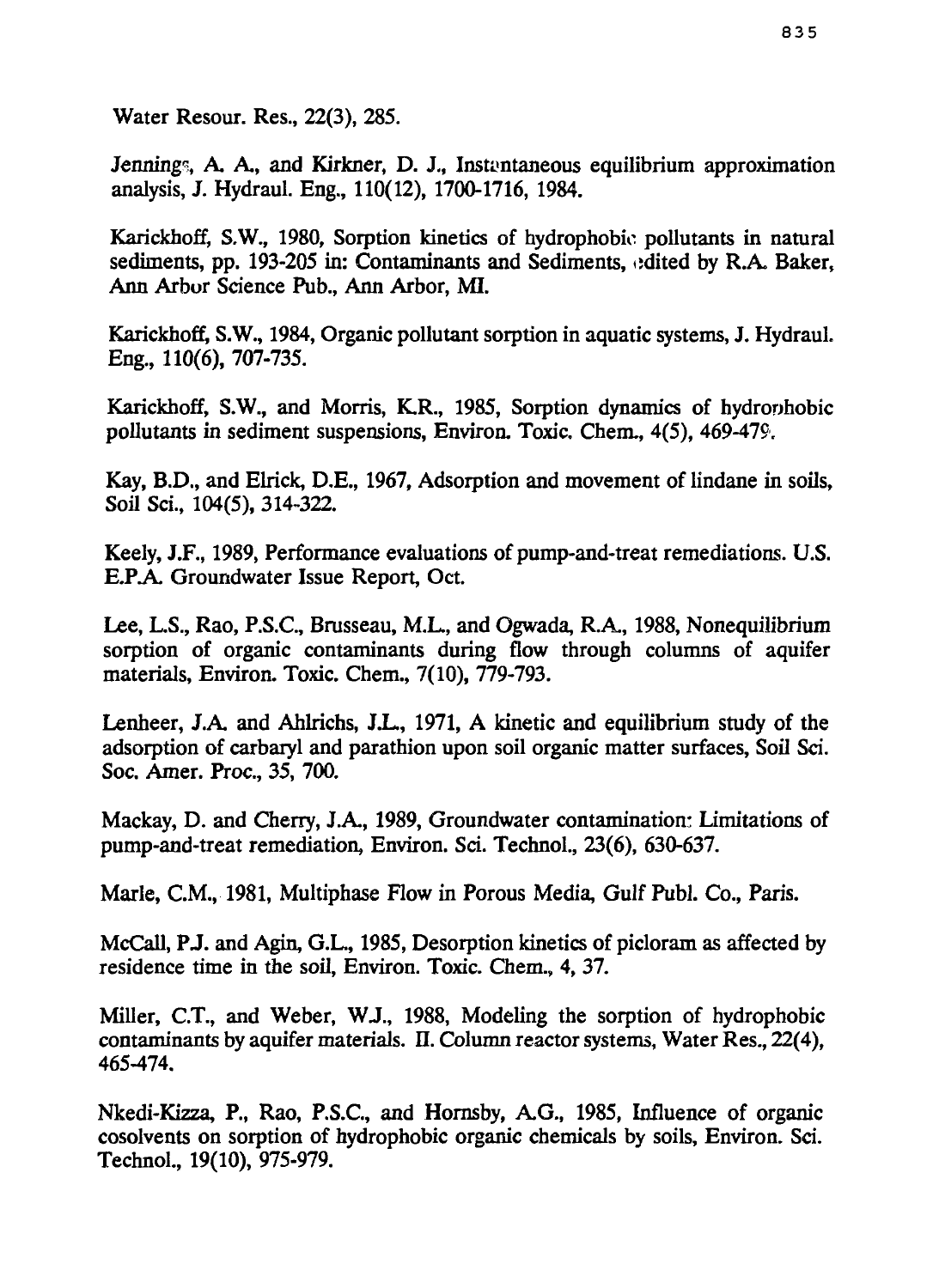Nkedi-Kizza, P., Rao, P.S.C., and Hornsby, A.G., 1987, The influence of organic cosolvents on leaching of hydrophobic organic chemicals through soils, Environ. Sci. Technol., 21(11), 1107-1111.

Nkedi-Kizza, P., Brusseau, M.L., Rao, P.S.C., and Hornsby, A.G., 1989, Nonequilibrium sorption during displacement of hydrophobic organic chemicals and <sup>45</sup>Ca through soil columns with aqueous and mixed solvents, Environ. Sci. Technol., 23(7), 814-820.

Parsons, G.H. and Rochester, C.H., 1975, Acid ionization constants of 4 substituted phenols in methanol + water mixtures, J. Chem. Soc., Trans. Faraday Soc. I, 71(5), 1058-1068.

Pinal, R., Rao, P.S.C., Lee, L.S., Cline, P.V., and Yalkowsky, S.H., 1990, Cosolvency of partially miscible organic solvents on the solubility of hydrophobic organic chemicals, Environ. Sci, Technol., 24(5), 639-647.

Rao, P.S.C., and Jessup, R.E., 1983, Sorption and movement of pesticides and other toxic organic substances in soils, pg. 183-201, in: Chemical Mobility and Reactivity in Soil Systems, Am. Soc. Agron., Madison, WI.

Rao, P.S.C., Jessup, R.E., Rolston, D.E., Davidson, J.M., and Kilcrease, D.P., 1980, Experimental and mathematical description of nonadsorbed solute transfer by diffusion in spherical aggregates, Soil Sci. Soc. Am. J., 44, 684-692.

Rao, P.S.C., Hornsby, A.G., Kilcrease, D.P., and Nkedi-Kizza, P., 1985, Sorption and Transport of hydrophobic organic chemicals in aqueous and mixed solvent systems: Model development and preliminary evaluation, J. Environ. Qual., 14(3), 376-383.

Rao, P.S.C., Lee, L.S., and Pinal, R., 1990, Cosolvency and sorption of hydrophobic organic chemicals, Environ. Sci. Technol., 24(5), 647-654.

Rubino, J.T. and Berryhill, W.S., 1986, Effects of solvent polarity on the acid dissociation constants of benzoic acids, J. Pharm. Sci., 75(2), 182-186.

Schwarzenbach, R.P. and Westall, J., 1981, Transport of nonpolar organic compounds from surface water *to* groundwater: Laboratory sorption studies, Environ. Sci. Technol., 15, 1360-1368.

Schwille, F., 1988, Dense Chlorinated Solvents in Porous and Fractured Media, Lewis Publishers, Chelsea, MI.

Southworth, *G.R.,* Watson, K.W., and Keller, J.L., 1987, Comparison of models that describe the transport of organic compounds in macroporous soil, Environ. Toxic. Chem., 6, 251-257.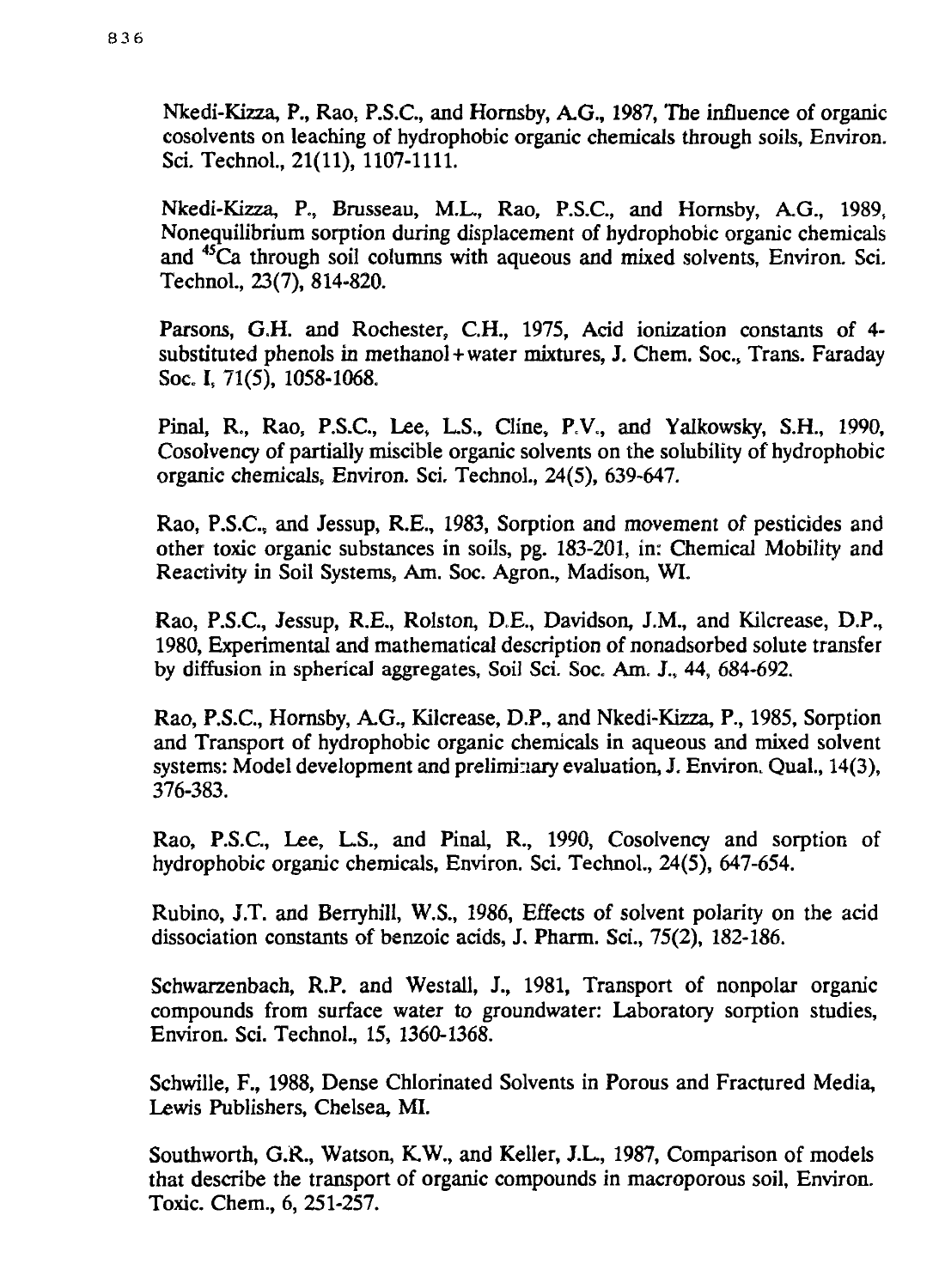Valocchi, AJ., 1985, Validity of the local equilibrium assumption for modeling sorbing solute transport through homogeneous soils. Water Resour. Res.,  $22(4)$ , 693-820.

van Der Waarden, M, Bridie, A.L.A.M., and Groenewoud, W.M., 1971, Transport of mineral oil components to groundwater I. Model experiments on the transfer of hydrocarbons from a residual oil zone to trickling water, Water Res., 5, 213- 226.

van Genuchten, M.Th., 1981, Non-equilibrium transport parameters from miscible displacement experiments, U.S. Salinity Lab., Research Report No. 119, U.S. Dept. Agric.

van Genuchten, M.Th., Wierenga, PJ., and O'Connor, G.A., 1977, Mass transfer studies in sorbing porous media: Experimental evaluation with 2,4,5-T, Soil Sci. Soc. Am. J., 41 (2), 278-285.

Willhite, G.P., 1986, Waterflooding, Society of Petroleum Engineers, Richardson, TX.

Wilson, J.L. and Conrad, S.H., 1984, Is physical displacement of residual hydrocarbons a realistic possibility in aquifer restoration?, paper presented at Petroleum Hydrocarbons and Organic Chemicals in Ground Water, pp. 274-298, Nat. Water Water Assoc, Dublin, OH.

Wood, A.L., Bouchard, D.C., Brusseau, M.L., and Rao, P.S.C., 1990, Cosolvent effects on sorption and mobility of organic contaminants in soils, Chemosphere, *(in* press).

Wu, S. and Gschwend, P.M., 1986, Sorption kinetics of hydrophobic organic compounds to natural sediments and soils, Environ. Sci. Technol., 20(7), 717-725.

Yalkowsky, S.H., Flynn, G.L., and Amidon, G.L., 1972, Solubility of nonelectrolytes in polar solvents, 61(6), 983-984.

Yousefi, Z., 1986, Measurement of 2,3,7,8-TCDD transport through soil in the presence of organic solvents utilizing the soil column technique, M.S. Thesis, University of Maryland.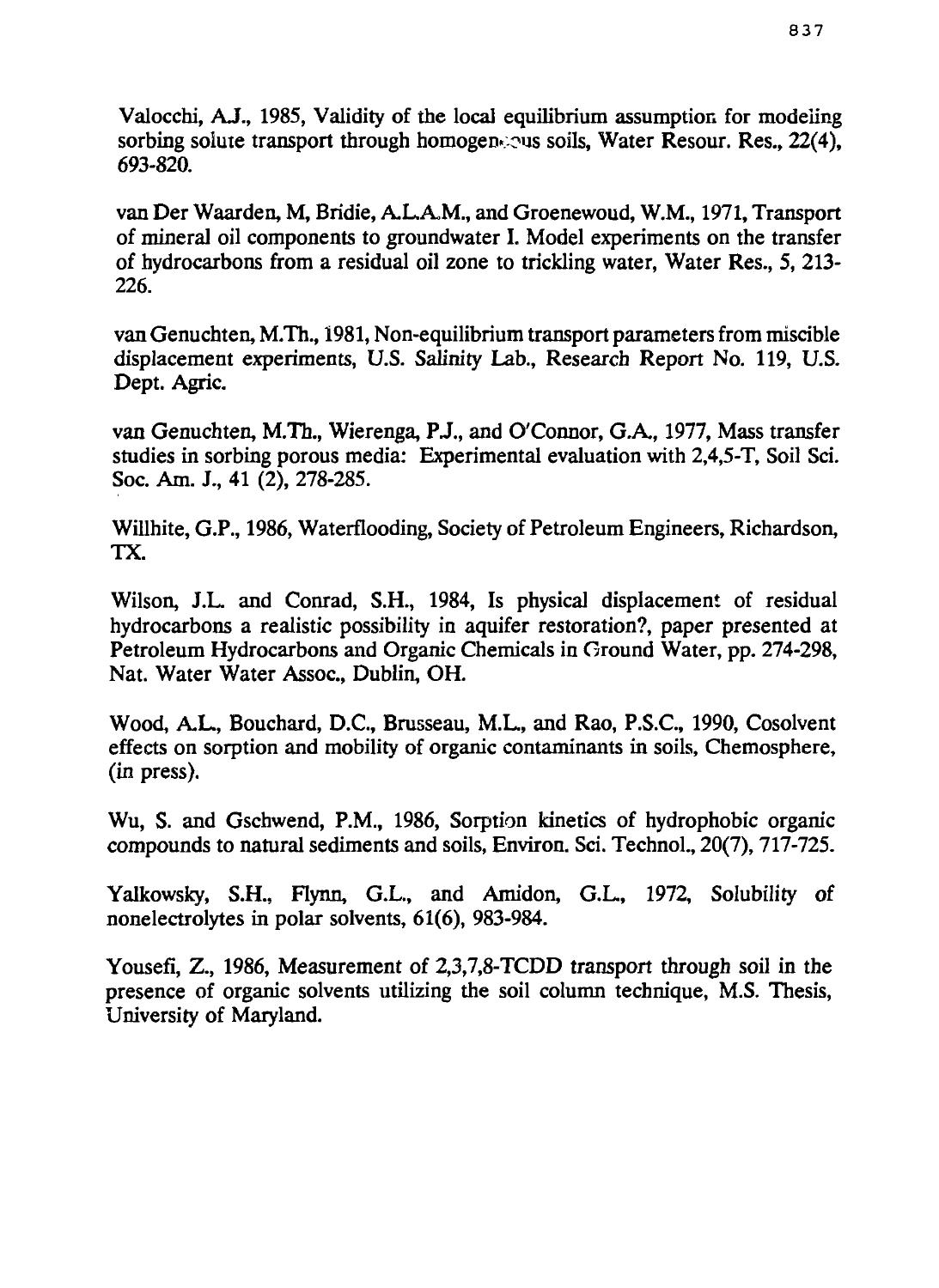

**Figure 1. Sorption-klnetlcs data for organic solutes and aquifer materials.**

 $\tilde{\Omega}$ 

÷.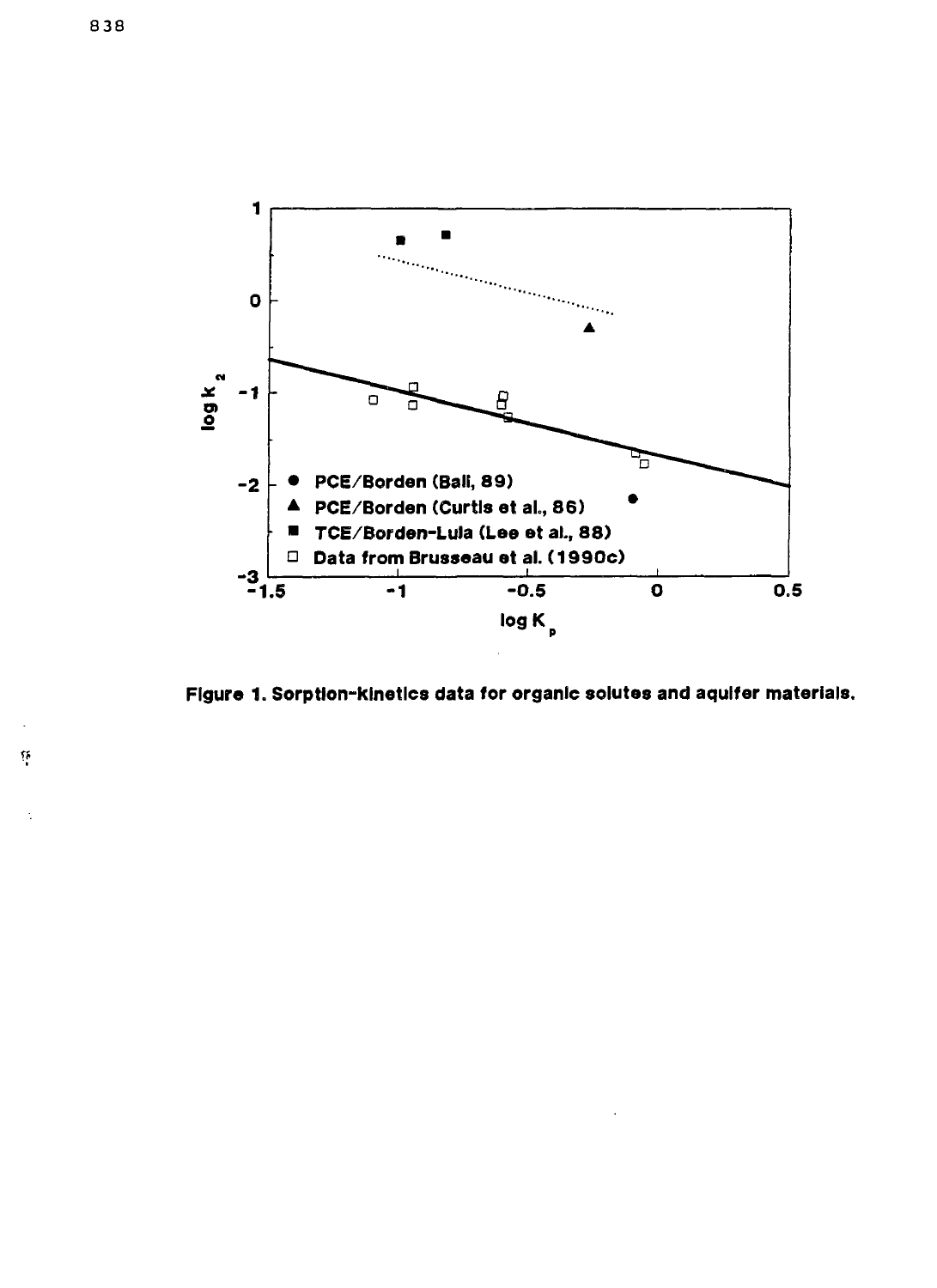

**Figure 2. Impact of cosolvent on transport of an organic acid.**